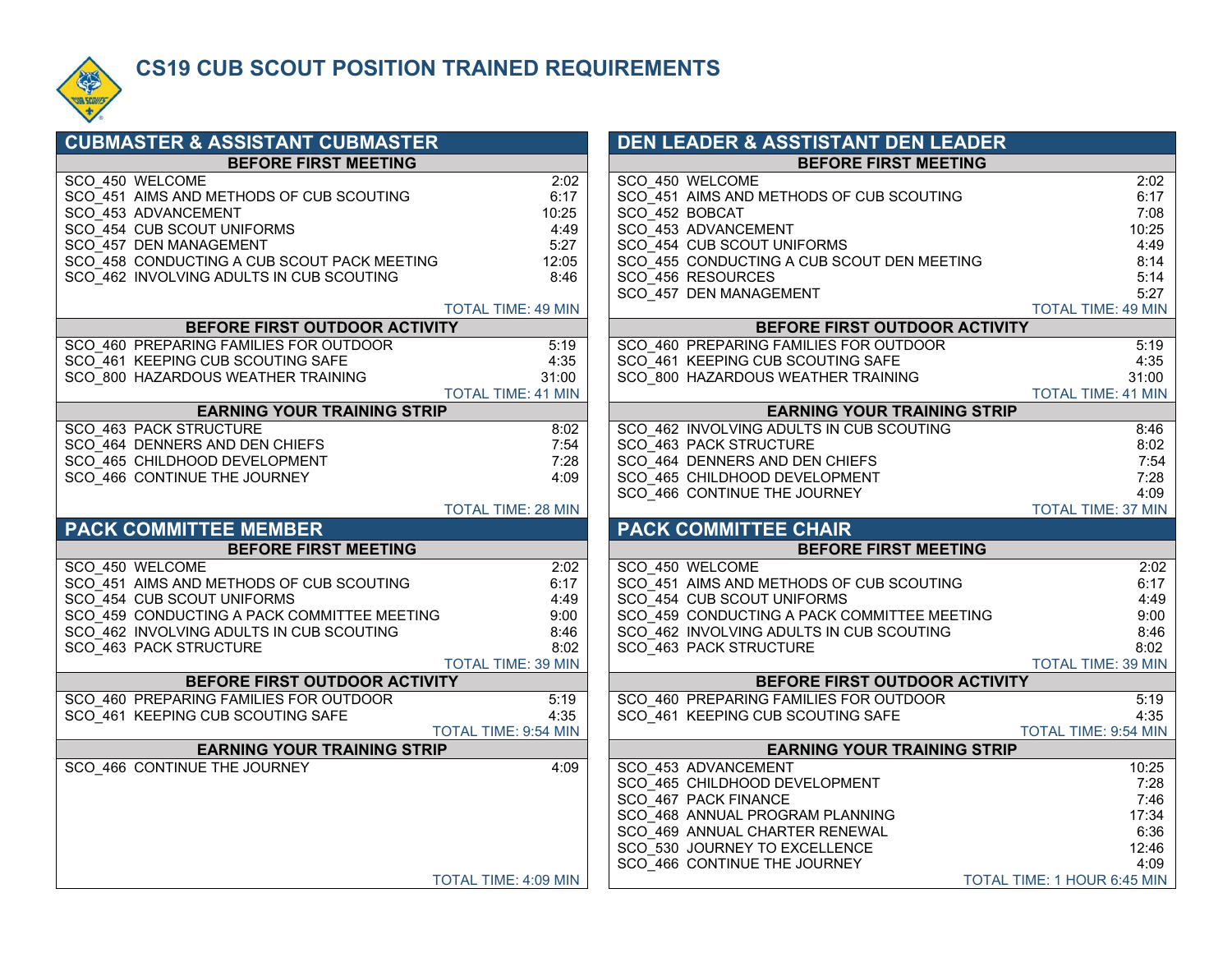| MO<br>ಕ | THE ONLINE TRAINING PLANS LISTED BELOW ARE ALSO AVAILABLE IN A CLASSROOM<br>FORMAT:<br>OC Cubmaster & Assistant Cubmaster: C40 Cubmaster & Asst. Cubmaster Position Specific<br>Training Den Leader: C42 Cub Scout Den Leader & Asst. Den Leader Position Specific Tra<br>Training Den Leader: C42 Cub Scout Den Leader & Asst. Den Leader Position Specific Training<br>Committee Chair & Pack Committee: C60 Pack Committee Challenge | <b>NOTE: DEN LEADER TRAINING INCLUDES LIONS</b><br><b>THROUGH WEBELOS.</b> |
|---------|-----------------------------------------------------------------------------------------------------------------------------------------------------------------------------------------------------------------------------------------------------------------------------------------------------------------------------------------------------------------------------------------------------------------------------------------|----------------------------------------------------------------------------|
|---------|-----------------------------------------------------------------------------------------------------------------------------------------------------------------------------------------------------------------------------------------------------------------------------------------------------------------------------------------------------------------------------------------------------------------------------------------|----------------------------------------------------------------------------|

#### **PACK TRAINER POSITION REQUIRED COURSES**

- Pack Committee Challenge
- Fundamentals of Training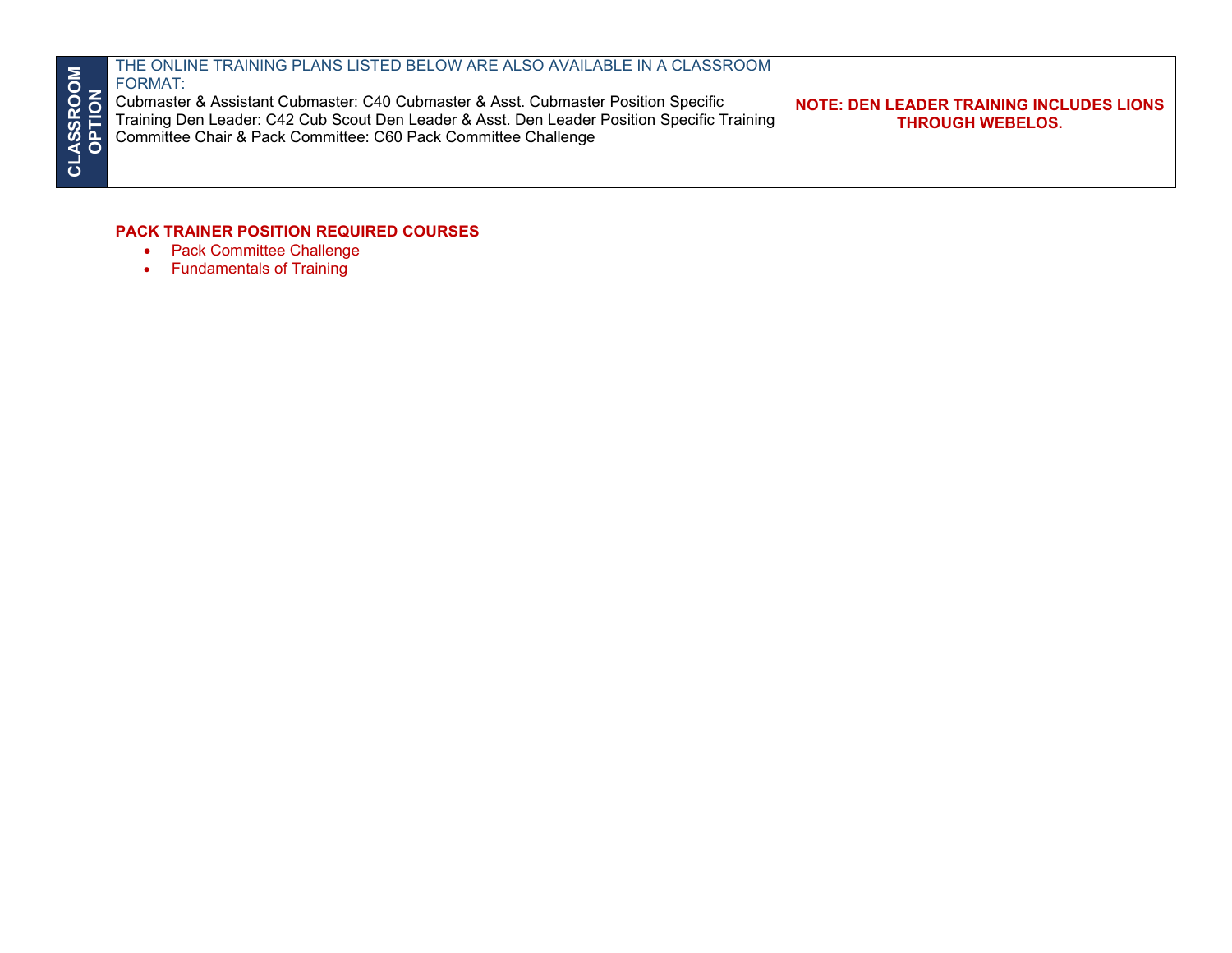

### **SCOUTS BSA POSITION TRAINED REQUIREMENTS**

| <b>SCOUTMASTER &amp; ASSISTANT SCOUTMASTER</b>                                        | <b>TROOP COMMITTEE MEMBERS</b>                                                         |
|---------------------------------------------------------------------------------------|----------------------------------------------------------------------------------------|
| <b>BEFORE FIRST MEETING</b>                                                           | <b>BEFORE FIRST MEETING</b>                                                            |
| SCO 481 SCOUTING ORGANIZATION<br>12:20                                                | SCO 481 SCOUTING ORGANIZATION<br>12:00                                                 |
| SCO_472 AIMS & METHODS OF SCOUTS BSA<br>8:30                                          | SCO 472 AIMS & METHODS OF SCOUTS BSA<br>8:30                                           |
| SCO 479 ROLE OF THE UNIT KEY 3<br>7:00                                                | SCO 482 TROOP COMMITTEE<br>14:00                                                       |
| SCO 480 ROLES OF SCOUTMASTER & SP LEADERS<br>13:00                                    |                                                                                        |
| SCO 484 TROOP MEETING<br>10:10<br>TOTAL TIME: 50.30 MIN                               | TOTAL TIME: 34:30 MIN                                                                  |
| <b>FIRST 30 DAYS</b>                                                                  | <b>POSITION TRAINED</b>                                                                |
| SCO 478 PATROL METHOD<br>10:00                                                        | SCO 476 OUTDOOR PROGRAMS<br>10:00                                                      |
| SCO 471 ADVANCEMENT<br>10:00                                                          | SCO 471 ADVANCEMENT<br>10:00                                                           |
| SCO 477 PATROL LEADERS COUNCIL MEETING<br>11:00                                       | SCO 485 SCOUTS BSA UNIFORMS<br>11:30                                                   |
|                                                                                       | SCO 473 ANNUAL TROOP PROGRAM PLANNING<br>14:00                                         |
|                                                                                       | SCO_474 INTRODUCTION TO MERIT BADGES<br>8:00                                           |
|                                                                                       | SCO_530 JOURNEY TO EXCELLENCE<br>13:00                                                 |
|                                                                                       | TOTAL TIME: 1 HOUR 6:30 MIN                                                            |
| <b>TOTAL TIME: 31 MIN</b>                                                             |                                                                                        |
|                                                                                       | <b>TROOP COMMITTEE CHAIR</b>                                                           |
| <b>FIRST 60 DAYS</b>                                                                  | <b>BEFORE FIRST MEETING</b>                                                            |
| SCO 476 OUTDOOR PROGRAMS<br>10:00<br>SCO 482 TROOP COMMITTEE<br>14:00                 | SCO 481 SCOUTING ORGANIZATION<br>12:00<br>SCO 472 AIMS & METHODS OF SCOUTS BSA<br>8:30 |
| SCO 485 SCOUTS BSA UNIFORMS<br>11:30                                                  | 7:00<br>SCO 479 ROLE OF THE UNIT KEY 3                                                 |
|                                                                                       | SCO 482 TROOP COMMITTEE<br>14:00                                                       |
|                                                                                       | SCO_483 TROOP COMMITTEE MEETINGS<br>6:00                                               |
| TOTAL TIME: 35:30 MIN                                                                 | TOTAL TIME: 47:30 MIN                                                                  |
| <b>POSITION TRAINED</b>                                                               | <b>POSITION TRAINED</b>                                                                |
| SCO_473 ANNUAL TROOP PROGRAM PLANNING<br>14:00                                        | SCO 476 OUTDOOR PROGRAMS<br>10:00                                                      |
| SCO_474 INTRODUCTION TO MERIT BADGES<br>8:00                                          | SCO 471 ADVANCEMENT<br>10:00                                                           |
| SCO 475 OUTDOOR ETHICS<br>7:30                                                        | SCO 485 SCOUTS BSA UNIFORMS<br>11:30                                                   |
| SCO 800 HAZARDOUS WEATHER TRAINING<br>31:00<br>SCO 530 JOURNEY TO EXCELLENCE<br>13:00 | SCO 473 ANNUAL TROOP PROGRAM PLANNING<br>14:00<br>8:00                                 |
|                                                                                       | SCO 474 INTRODUCTION TO MERIT BADGES<br>SCO_530 JOURNEY TO EXCELLENCE<br>13:00         |
|                                                                                       |                                                                                        |
| TOTAL TIME: 1 HOUR 13.30 MIN                                                          | TOTAL TIME: 1 HOUR 6:30 MIN                                                            |
|                                                                                       |                                                                                        |
| <b>MERIT BADGE COUNSELORS</b>                                                         |                                                                                        |
| <b>BEFORE FIRST MEETING</b>                                                           |                                                                                        |
| SCO 472 AIMS & METHODS OF SCOUTS BSA<br>8:30                                          |                                                                                        |
| SCO 474 INTRODUCTION TO MERIT BADGES<br>8:00                                          |                                                                                        |
| SCO_486 WHAT IS A MERIT BADGE COUNSELOR<br>7:00                                       |                                                                                        |
| TOTAL TIME: 23:30 MIN                                                                 |                                                                                        |
| <b>POSITION TRAINED</b>                                                               |                                                                                        |
| SCO 471 ADVANCEMENT<br>10:00<br><b>TOTAL TIME: 10 MIN</b>                             |                                                                                        |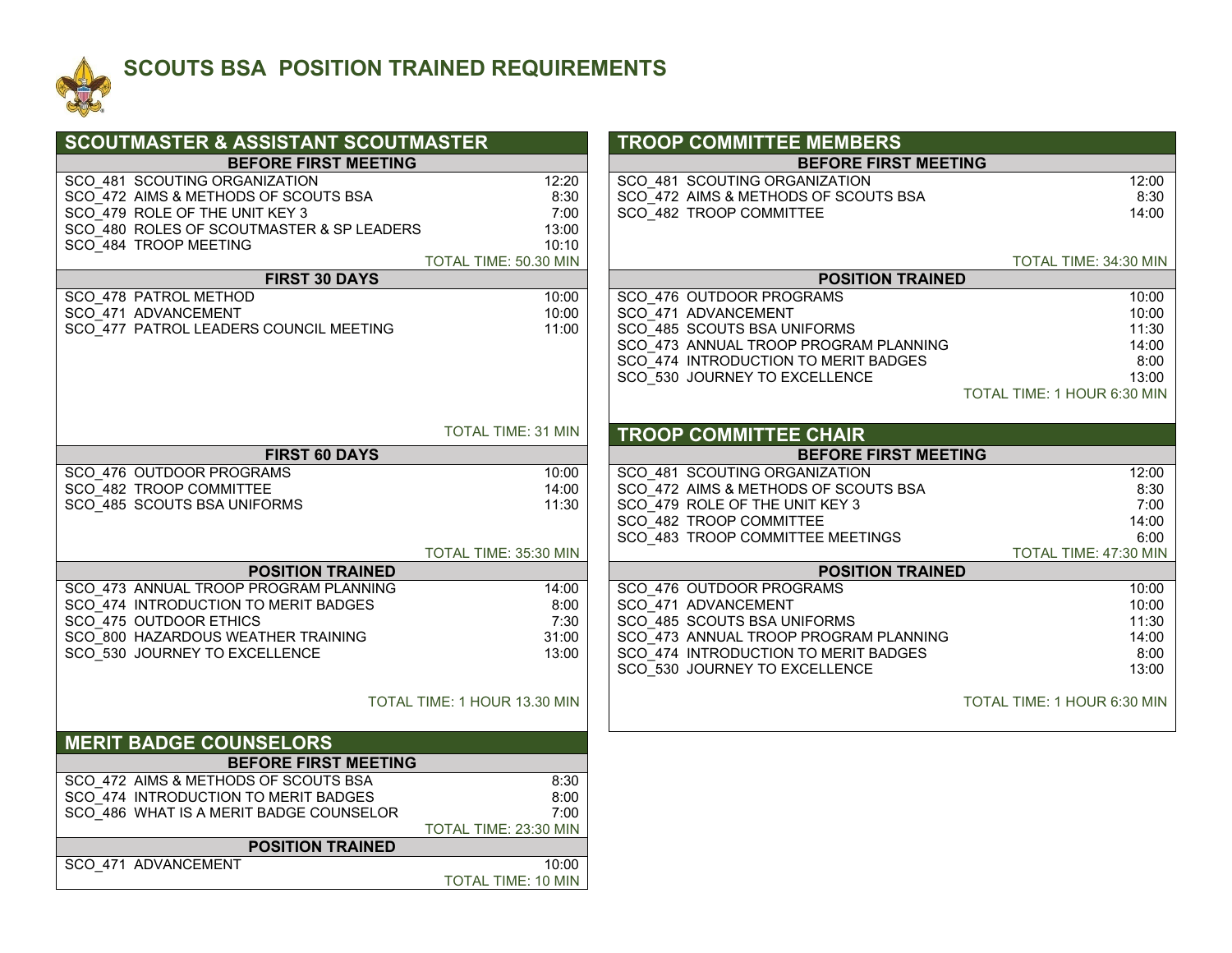| $\overline{5}$<br>25<br><b>ASSI</b><br>OPTI<br>$\overline{\mathbf{o}}$ | THE ONLINE TRAINING PLANS LISTED ABOVE ARE ALSO AVAILABLE IN A CLASSROOM<br><b>FORMAT:</b><br>Scoutmaster & Assistant Scoutmaster: S24 Scoutmaster Specific Training<br>Merit Badge Counselor: D76 Merit Badge Counselor Orientation Training<br>Troop Committee Chair & Committee: WS10 Troop Committee Challenge | S11 - Introduction to Outdoor Leader Skills (IOLS)<br>is an outdoor classroom training required for<br>Scoutmaster and Assistant Scoutmasters to be<br>classified as position trained. |
|------------------------------------------------------------------------|--------------------------------------------------------------------------------------------------------------------------------------------------------------------------------------------------------------------------------------------------------------------------------------------------------------------|----------------------------------------------------------------------------------------------------------------------------------------------------------------------------------------|
|------------------------------------------------------------------------|--------------------------------------------------------------------------------------------------------------------------------------------------------------------------------------------------------------------------------------------------------------------------------------------------------------------|----------------------------------------------------------------------------------------------------------------------------------------------------------------------------------------|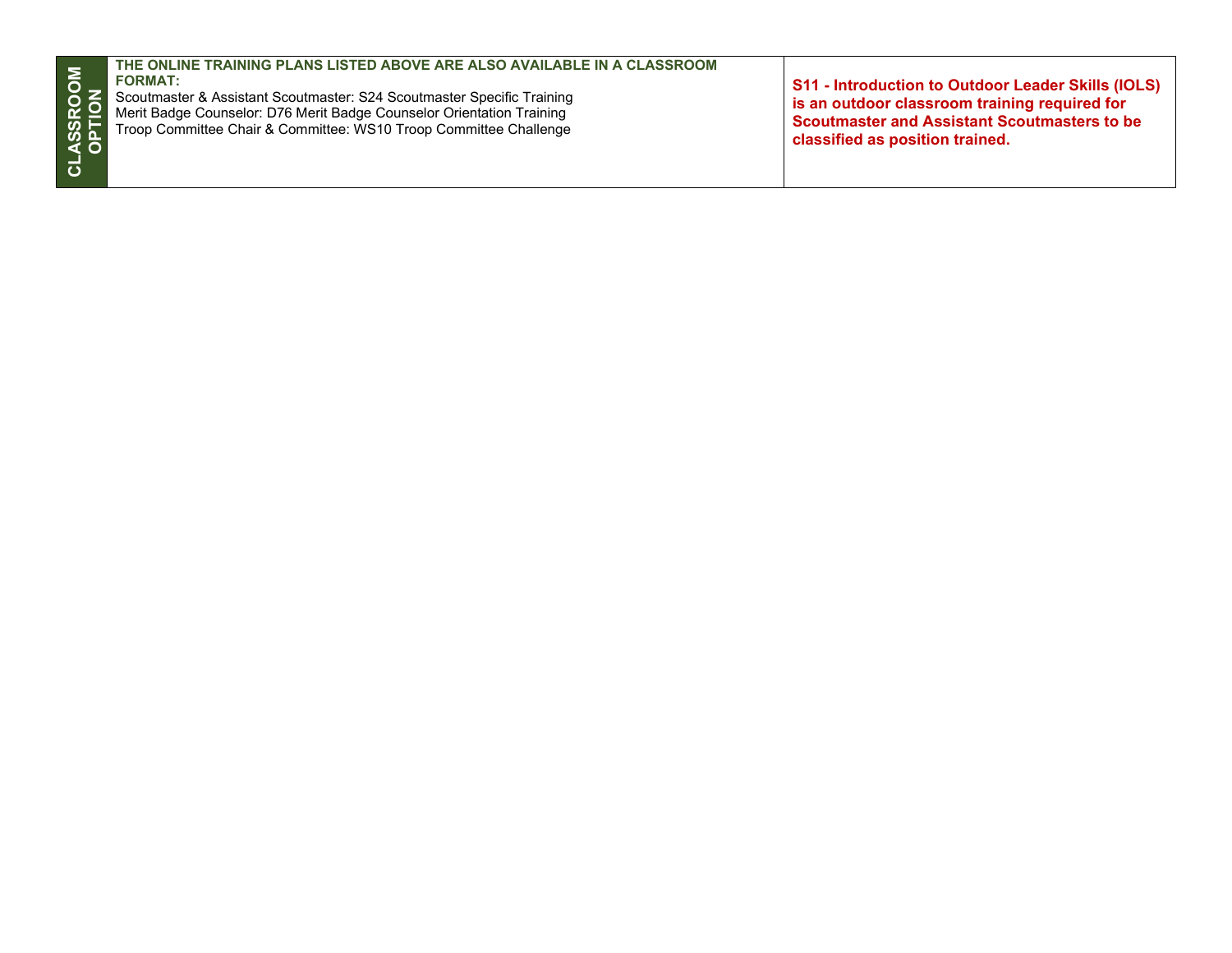

## **VENTURING POSITION TRAINED REQUIREMENTS**

| <b>CREW ADVISOR &amp; ASSOCIATE ADVISOR</b>                    |                                  | <b>COMMITTEE CHAIR &amp; COMMITTEE MEMBERS</b> |                           |
|----------------------------------------------------------------|----------------------------------|------------------------------------------------|---------------------------|
| <b>BEFORE FIRST MEETING</b>                                    |                                  | <b>BEFORE FIRST MEETING</b>                    |                           |
| SCO 101 GETTING STARTED                                        | 8:41                             | SCO 101 GETTING STARTED                        | 8:41                      |
| SCO 108 ADVISING VS. LEADING                                   | 10:46                            | SCO 103 CREW STRUCTURE                         | 8:52                      |
| SCO 109 POSITIVE YOUTH DEVELOPMENT                             | 10:37                            | SCO 108 ADVISING VS. LEADING                   | 10:46                     |
|                                                                | <b>TOTAL TIME: 31 MIN</b>        |                                                | <b>TOTAL TIME: 29 MIN</b> |
| <b>FIRST 30 DAYS</b>                                           |                                  | <b>FIRST 30 DAYS</b>                           |                           |
| SCO 102 OFFICER SELECTION                                      | 4.56                             | SCO 105 FUNDRAISING & BUDGETING                | 9:29                      |
| SCO 103 CREW STRUCTURE                                         | 8:52                             | SCO 107 EVENT PLANNING                         | 16:56                     |
| SCO 107 EVENT PLANNING                                         | 16:56                            | SCO 109 POSITIVE YOUTH DEVELOPMENT             | 10:37                     |
| SCO 110 AWARDS PROGRAM                                         | 12:00                            | SCO_113 DELECTING ADVISORS                     | 8:50                      |
| SCO 111 OFFICER TRAINING                                       | 6.43                             |                                                | <b>TOTAL TIME: 46 MIN</b> |
|                                                                | <b>TOTAL TIME: 50 MIN</b>        |                                                |                           |
| <b>POSITION TRAINED</b>                                        |                                  | <b>POSITION TRAINED</b>                        |                           |
| SCO 104 MEMBERSHIP RECRUITING                                  | 6:16                             | SCO 102 OFFICER SELECTION                      | 4.56                      |
| SCO 105 FUNDRAISING & BUDGETING                                | 9:29                             | SCO 104 MEMBERSHIP RECRUITING                  | 6:16                      |
| SCO_112 ANNUAL PROGRAM PLANNING                                | 14:19                            | SCO_110 AWARDS PROGRAM                         | 12:00                     |
| SCO_113 SELECTING ADVISORS                                     | 8:50                             | SCO 111 OFFICER TRAINING                       | 6.43                      |
| SCO 114 INTERACTING WITH YOUNG ADULTS                          | 17:10                            | SCO 112 ANNUAL PROGRAM PLANNING                | 14:19                     |
| SCO 800 HAZARDOUS WEATHER TRAINING                             | 31.00                            | SCO 114 INTERACTING WITH YOUNG ADULTS          | 17:10                     |
|                                                                |                                  | SCO 530 JOURNEY TO EXCELLENCE                  | 12:46                     |
|                                                                | <b>TOTAL TIME: 1 HOUR 27 MIN</b> |                                                | TOTAL TIME: 1 HOUR 14 MIN |
| <b>BOARD OF REVIEW</b>                                         |                                  |                                                |                           |
| <b>BEFORE FIRST MEETING</b>                                    |                                  |                                                |                           |
| SCO 101 GETTING STARTED                                        | 8:41                             |                                                |                           |
| SCO 106 BOARD OF REVIEW                                        | 17:11                            |                                                |                           |
|                                                                | <b>TOTAL TIME: 26 MIN</b>        |                                                |                           |
|                                                                |                                  |                                                |                           |
| THE ONLINE TRAINING PLANS LISTED ABOVE ARE ALSO                |                                  |                                                |                           |
| <b>AVAILABLE IN A CLASSROOM FORMAT:</b>                        |                                  |                                                |                           |
| Crew Advisor & Associate Crew Advisor: P21 Venturing Leader    |                                  |                                                |                           |
| <b>Specific Training</b>                                       |                                  |                                                |                           |
| Crew Committee Chair & Crew Committee Member: WS12 Crew        |                                  |                                                |                           |
| <b>ASSROOM</b><br>OPTION<br><b>Committee Specific Training</b> |                                  |                                                |                           |
| ಕ                                                              |                                  |                                                |                           |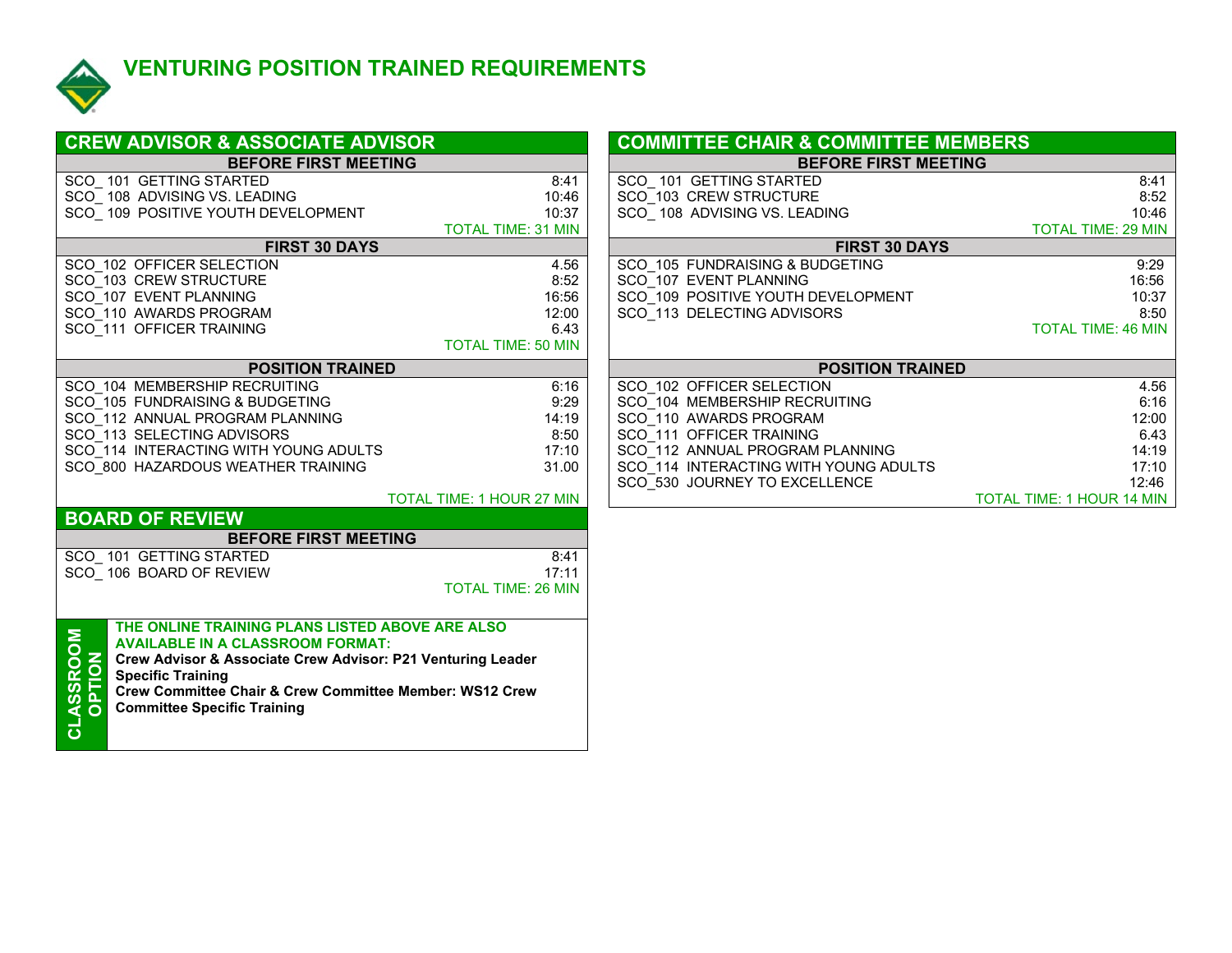

#### **EXPLORING POSITION TRAINED REQUIREMENTS**

| <b>ADVISOR &amp; ASSOCIATE ADVISOR</b>                                 |                           |  |  |
|------------------------------------------------------------------------|---------------------------|--|--|
| <b>BEFORE FIRST MEETING</b>                                            |                           |  |  |
| $SCO$ 314<br>OPEN HOUSE FOR EXPLORING                                  | 10:44                     |  |  |
| SCO_305<br>PARTS OF A MEETING FOR EXPLORING                            | 4:20                      |  |  |
| SCO 309<br>SAFETY TIPS FOR EXPLORING                                   | 13.29                     |  |  |
| SCO 301<br>STRUCTURE OF AN EXPLORING PROGRAM                           | 11.56                     |  |  |
| SCO_1005 WHAT IS EXPLORING?                                            | 10:03                     |  |  |
| SCO 316<br>ACTIVITY PLANNING FOR EXPLORING                             | 9:26                      |  |  |
| $SCO$ 311<br>ANNUAL PROGRAM PLANNING FOR EXPLORING                     | 11:01                     |  |  |
| <b>TOTAL TIME: 1 HOUR 11 MIN</b>                                       |                           |  |  |
| <b>FIRST 30 DAYS</b>                                                   |                           |  |  |
| SCO 310 DEVELOPING SOPS & BYLAWS FOR EXPLORING                         | 5:20                      |  |  |
| SCO 313 YOUTH OFFICER ELECTIONS FOR EXPLORING                          | 7:36                      |  |  |
| SCO 312 YOUTH-LED PROGRAMS FOR EXPLORING                               | 9:36                      |  |  |
| <b>TOTAL TIME: 23 MIN</b>                                              |                           |  |  |
| <b>POSITION TRAINED</b>                                                |                           |  |  |
| SCO 317 CONDUCTING AN OFFICER SEMINAR FOR EXPLORING                    | 5:55                      |  |  |
| SCO 307 METHODS OF EXPLORING                                           | 5:55                      |  |  |
| SCO 800 HAZARDOUS WEATHER TRAINING                                     | 31.00                     |  |  |
|                                                                        |                           |  |  |
| <b>TOTAL TIME: 46 MIN</b>                                              |                           |  |  |
| <b>SERVICE TEAM MEMBERS</b>                                            |                           |  |  |
| <b>BEFORE FIRST MEETING</b>                                            |                           |  |  |
| STRUCTURE OF AN EXPLORING PROGRAM<br>SCO 301                           | 11.56                     |  |  |
| SCO_1005 WHAT IS EXPLORING?                                            | 10:03                     |  |  |
| SCO 303 BENEFITS OF EXPLORING                                          | 9:21                      |  |  |
| SCO 305 PARTS OF A MEETING FOR EXPLORING                               | 4:20                      |  |  |
| SCO 318<br>SERVICE TEAM ORIENTATION FOR EXPLORING                      | 10:48                     |  |  |
|                                                                        |                           |  |  |
|                                                                        | <b>TOTAL TIME: 47 MIN</b> |  |  |
| <b>FIRST 30 DAYS</b>                                                   |                           |  |  |
| REGISTERING & RENEWING FOR EXPLORING<br><b>SCO 308</b>                 | 7:51                      |  |  |
| SCO 309<br>SAFETY TIPS FOR EXPLORING                                   | 13.29                     |  |  |
| SCO_311<br>ANNUAL PROGRAM PLANNING FOR EXPLORING                       | 11:01                     |  |  |
| SCO 314<br>OPEN HOUSE FOR EXPLORING                                    | 10:44                     |  |  |
| <b>TOTAL TIME: 44 MIN</b>                                              |                           |  |  |
| <b>POSITION TRAINED</b>                                                |                           |  |  |
| SCO 307 METHODS OF EXPLORING                                           | 9:06                      |  |  |
| SCO 310 DEVELOPING SOPS & BYLAWS FOR EXPLORING                         | 5:20                      |  |  |
| SCO 306 MARKETING YOUR EXPLORING PROGRAM                               | 13:50                     |  |  |
| SCO 315 PROGRAM FUNDRAISING FOR EXPLORING<br><b>TOTAL TIME: 34 MIN</b> | 5:13                      |  |  |

#### **POST/CLUB COMMITTEE CHAIR & COMMITTEE MEMBERS**

**BEFORE FIRST MEETING BEFORE FIRST MEETING**

| OR EXPLORING<br>ETING FOR EXPLORING<br>)R EXPLORING<br>FAN EXPLORING PROGRAMI<br>RING? | 10:44<br>4:20<br>13.29<br>11.56<br>10:03 | SCO 308<br>SCO 309<br>SCO 311<br>SCO 314<br>SCO 303 | REGISTERING & RENEWING FOR EXPLORING<br>SAFETY TIPS FOR EXPLORING<br>ANNUAL PROGRAM PLANNING FOR EXPLORING<br>OPEN HOUSE FOR EXPLORING<br>BENEFITS OF EXPLORING | 7:51<br>13.29<br>11:01<br>10:44<br>9:21 |
|----------------------------------------------------------------------------------------|------------------------------------------|-----------------------------------------------------|-----------------------------------------------------------------------------------------------------------------------------------------------------------------|-----------------------------------------|
| NING FOR EXPLORING<br>RAM PLANNING FOR EXPLORING                                       | 9:26<br>11:01                            |                                                     |                                                                                                                                                                 | <b>TOTAL TIME: 53 MIN</b>               |
| <b>TOTAL TIME: 1 HOUR 11 MIN</b>                                                       |                                          |                                                     |                                                                                                                                                                 |                                         |
| <b>FIRST 30 DAYS</b>                                                                   |                                          |                                                     | <b>FIRST 30 DAYS</b>                                                                                                                                            |                                         |
| PS & BYLAWS FOR EXPLORING                                                              | 5:20                                     |                                                     | SCO 310 DEVELOPING SOPS & BYLAWS FOR EXPLORING                                                                                                                  | 5:20                                    |
| ELECTIONS FOR EXPLORING                                                                | 7:36                                     |                                                     | SCO 306 MARKETING YOUR EXPLORING PROGRAM                                                                                                                        | 13:50                                   |
| <b>GRAMS FOR EXPLORING</b>                                                             | 9:36                                     |                                                     | SCO 312 YOUTH-LED PROGRAMS FOR EXPLORING                                                                                                                        | 9:36                                    |
|                                                                                        |                                          |                                                     | SCO 316 ACTIVITY PLANNING FOR EXPLORING                                                                                                                         | 9:26                                    |
| <b>TOTAL TIME: 23 MIN</b>                                                              |                                          |                                                     |                                                                                                                                                                 | <b>TOTAL TIME: 39 MIN</b>               |
| <b>POSITION TRAINED</b>                                                                |                                          |                                                     | <b>POSITION TRAINED</b>                                                                                                                                         |                                         |
| I OFFICER SEMINAR FOR EXPLORING                                                        | 5:55                                     |                                                     | SCO 530 JOURNEY TO EXCELLENCE                                                                                                                                   | 12:46                                   |
| PLORING                                                                                | 5:55                                     |                                                     | SCO 307 METHODS OF EXPLORING                                                                                                                                    | 5:55                                    |
| ATHER TRAINING                                                                         | 31.00                                    |                                                     | SCO 315 PROGRAM FUNDRAISING FOR EXPLORING                                                                                                                       | 5:13                                    |
| <b>TOTAL TIME: 46 MIN</b>                                                              |                                          |                                                     |                                                                                                                                                                 | <b>TOTAL TIME: 27 MIN</b>               |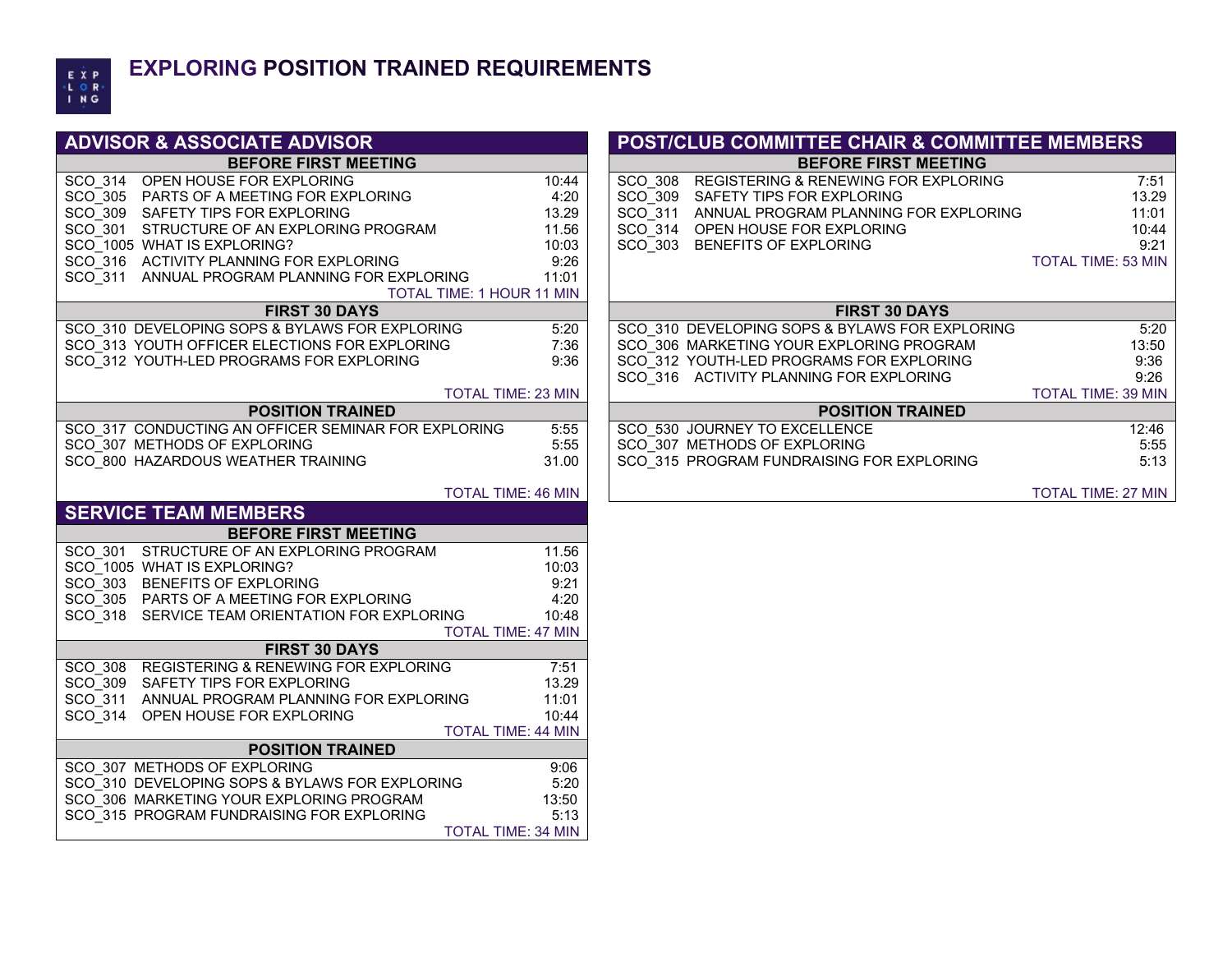

### **SEA SCOUTING POSITION TRAINED REQUIREMENTS**

|                                                                               | <b>ADULT LEADER</b>                                         |                           |  |  |  |
|-------------------------------------------------------------------------------|-------------------------------------------------------------|---------------------------|--|--|--|
| <b>BASIC TRAINING</b>                                                         |                                                             |                           |  |  |  |
|                                                                               | SCO 600 SEA SCOUT GETTING STARTED                           | 11:56                     |  |  |  |
| SCO 601 STARTING & REORGANIZING YOUR SHIP<br>9:25                             |                                                             |                           |  |  |  |
|                                                                               | SCO 602 PLANNING YOUR SHIPS PROGRAM                         | 9:13                      |  |  |  |
|                                                                               | SCO 603 SEA SCOUT YOUTH LEADERSHIP DEVELOPMENT              | 7:41                      |  |  |  |
|                                                                               | SCO 604 SEA SCOUT RESOURCES                                 | 11:22                     |  |  |  |
|                                                                               | SCO 605 SEA SCOUT ADVANCEMENT<br>SCO 606 SEA SCOUT UNIFORMS | 6:24<br>8:55              |  |  |  |
|                                                                               | SCO 800 HAZARDOUS WEATHER TRAINING                          | 31:00                     |  |  |  |
|                                                                               |                                                             |                           |  |  |  |
|                                                                               | <b>TOTAL TIME: 1 HOUR 5 MIN</b>                             |                           |  |  |  |
|                                                                               | <b>OPTIONAL TRAINING</b>                                    |                           |  |  |  |
|                                                                               | SCO 620 PLANNING A LONG CRUISE                              | 13:39                     |  |  |  |
|                                                                               | SCO 621 EXECUTING A LONG CRUISE                             | 19:28                     |  |  |  |
|                                                                               |                                                             |                           |  |  |  |
|                                                                               | THE ONLINE TRAINING PLANS LISTED ABOVE ARE ALSO             | <b>TOTAL TIME: 34 MIN</b> |  |  |  |
|                                                                               | <b>AVAILABLE IN A CLASSROOM FORMAT:</b>                     |                           |  |  |  |
|                                                                               |                                                             |                           |  |  |  |
|                                                                               | Skipper: P44 Sea Scout Adult Leader Basic Training          |                           |  |  |  |
| <b>PHOL</b><br>Mate: P44 Sea Scout Adult Leader Basic Training                |                                                             |                           |  |  |  |
| Ship Committee Chairman: P44 Sea Scout Adult Leader Basic                     |                                                             |                           |  |  |  |
| CLASSRO<br>Training Ship Committee: P44 Sea Scout Adult Leader Basic Training |                                                             |                           |  |  |  |
|                                                                               |                                                             |                           |  |  |  |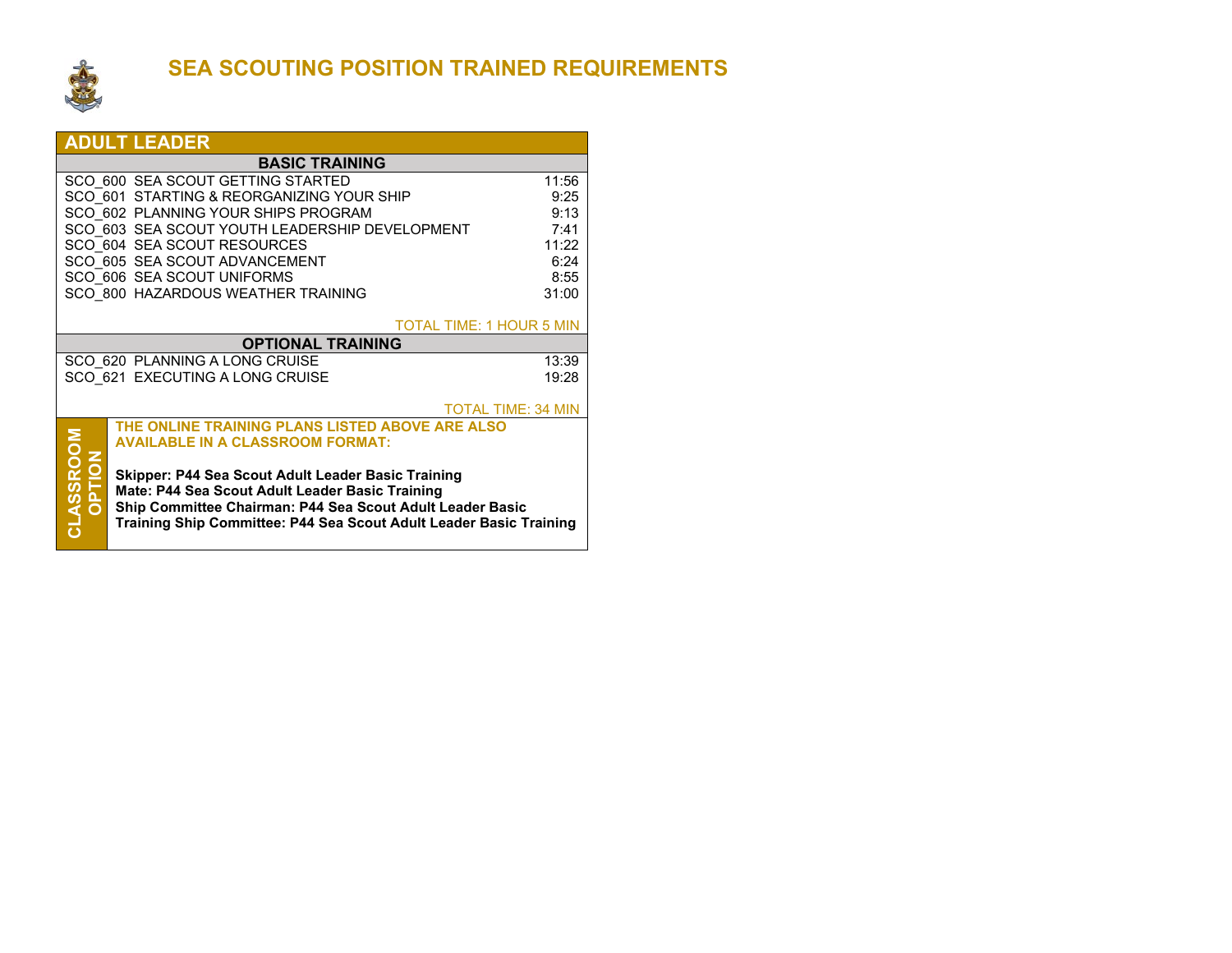

#### **COMMISSIONER POSITION TRAINED REQUIREMENTS**

| <b>TERRITORY COMMISSIONERS - COMING</b> | UNIT COMMISSIONERS                                           |                         |
|-----------------------------------------|--------------------------------------------------------------|-------------------------|
|                                         | SCO 770 Unit Service Concepts-Unit Commissioner              | 4:00                    |
|                                         | SCO 771 District Level Unit Service                          | 8:00                    |
|                                         | SCO 772 Unit Contacts                                        | 8:00                    |
|                                         | SCO 773 Unit Assessments                                     | 5:00                    |
|                                         | SCO 774 Commissioner Tools Navigation and Simple Assessments | 4:00                    |
|                                         | SCO 775 Detailed Assessments and Unit Service Plan           | 4:00                    |
|                                         | SCO 776 Unit Service Plan v2                                 | 10:00                   |
|                                         | SCO 777 The District                                         | 5:00                    |
|                                         | SCO 778 Working with New Units                               | 5:00                    |
|                                         | SCO 779 Youth Protection and Unit Resources                  | 6:00                    |
|                                         | SCO 780 Charter Renewal                                      | 6:00                    |
|                                         | SCO 781 Commissioner Development                             | 12:00                   |
|                                         |                                                              | TOTAL TIME: 1 hr 28 min |

**NOTE:** MEMBERSHIP ETHICS COURSE IS REQUIRED IN ADDITION TO THE MODULES LISTED FOR COUNCIL COMMISSIONERS AND DISTRICT COMMISSIONERS TO BE POSITIONED TRAINED.

| <b>COUNCIL COMMISSIONERS</b>                                 |       | <b>DISTRICT COMMISSIONERS</b>                                |       |
|--------------------------------------------------------------|-------|--------------------------------------------------------------|-------|
| SCO 905 Unit Service Concepts-Council Commissioner           | 5:00  | SCO 906 Unit Service Concepts-District Commissioner          | 4:00  |
| SCO 788 Roles of the Council Commissioner                    | 9:00  | SCO 771 District Level Unit Service                          | 8:00  |
| SCO 789 Building the Team                                    | 11:00 | SCO 777 The District                                         | 5:00  |
| SCO 790 Meetings of the Council Commissioner v2              | 6:00  | SCO 900 Unit Service in the District                         | 14:00 |
| SCO 791 Monitoring Unit Service                              | 11:00 | SCO 901 Selecting & Assigning Unit Commissioners             | 5:00  |
| SCO 774 Commissioner Tools Navigation and Simple Assessments | 4:00  | SCO 902 Monitoring Unit Service                              | 11:00 |
| SCO 775 Detailed Assessments and Unit Service Plan           | 4:00  | SCO 774 Commissioner Tools Navigation and Simple Assessments | 4:00  |
| SCO 792 Commissioner Tools Reports                           | 4:00  | SCO 775 Detailed Assessments and Unit Service Plan           | 4:00  |
| SCO 793 Commissioner Tools for Administrative Commissioners  | 4:00  | SCO 792 Commissioner Tools Reports                           | 4:00  |
| SCO 794 Commissioner Tools for Roundtable Commissioners      | 4:00  | SCO 793 Commissioner Tools for Administrative Commissioners  | 4:00  |
| SCO 795 Developing and Recognizing Commissioners             | 6:00  | SCO 794 Commissioner Tools for Roundtable Commissioners      | 4:00  |
| SCO 796 Council Support                                      | 6:00  | SCO_903 Monthly District Commissioner Meeting                | 6:00  |
| TOTAL TIME: 1 hr 23 min                                      |       | SCO 907 Charter Renewal in the District                      | 6:00  |
|                                                              |       | SCO_908 Developing and Recognizing Commissioners             | 6:00  |
|                                                              |       | TOTAL TIME: 1 hr 42 min                                      |       |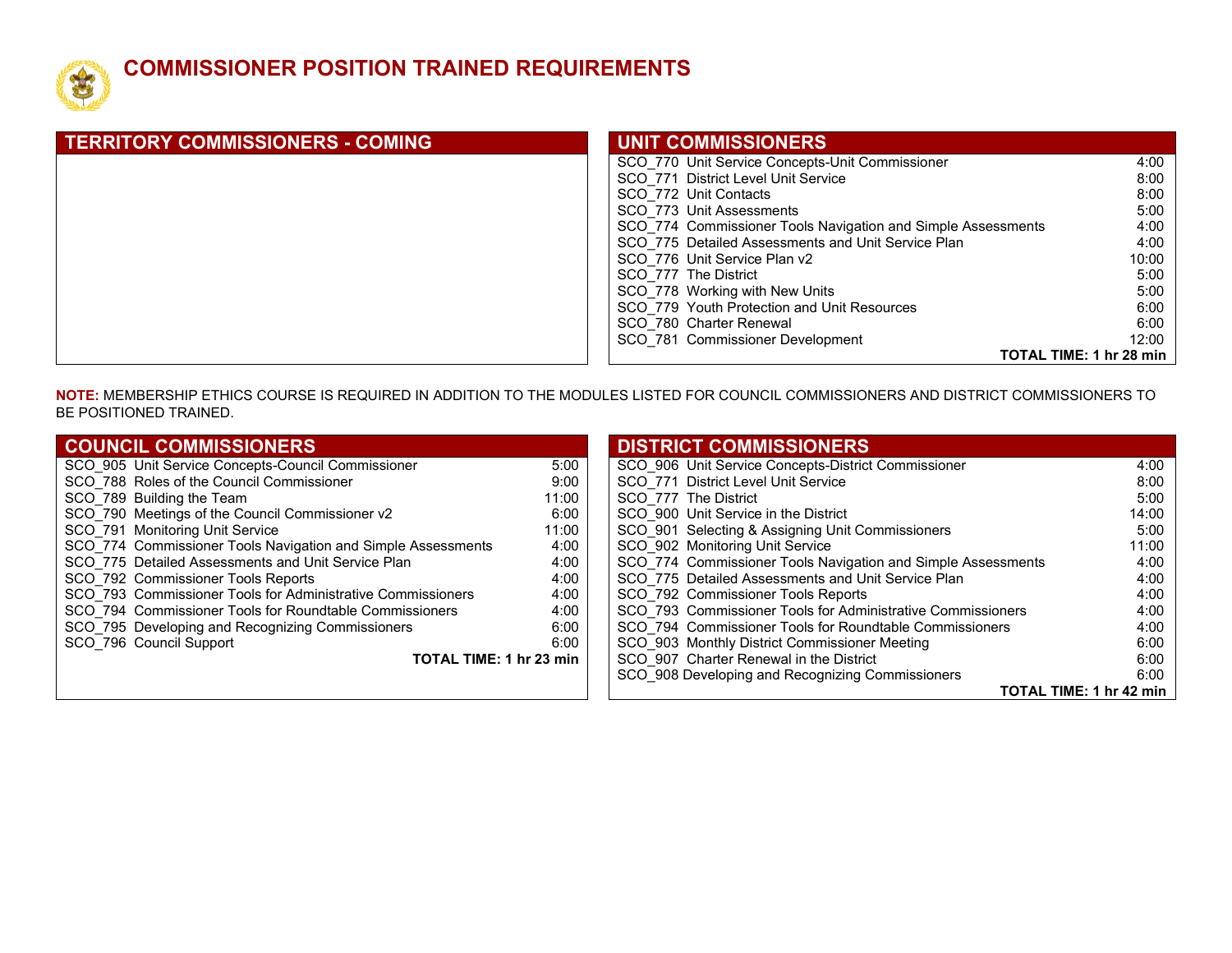| <b>ROUNDTABLE COMMISSIONERS</b>                                                                       |                         |  |
|-------------------------------------------------------------------------------------------------------|-------------------------|--|
| SCO_904 Unit Service Concepts-Roundtable Commissioner                                                 | 4:00                    |  |
| SCO 771 District Level Unit Service                                                                   | 8:00                    |  |
| SCO 782 Roundtable Fundamentals                                                                       | 8:00                    |  |
| SCO 783 Roundtable Administration                                                                     | 7:00                    |  |
| SCO 784 Roundtable Organization                                                                       | 6:00                    |  |
| SCO 785 Roundtable Preparation                                                                        | 16:00                   |  |
| SCO 786 Components of Roundtable                                                                      | 8:00                    |  |
| SCO 787 Roundtable Tools                                                                              | 5:00                    |  |
| SCO 777 The District                                                                                  | 5:00                    |  |
|                                                                                                       | TOTAL TIME: 1 hr 12 min |  |
| THE ONLINE TRAINING PLANS LISTED ABOVE ARE ALSO AVAILABLE IN A CLASSROOM FORMAT:                      |                         |  |
|                                                                                                       |                         |  |
| <b>NOO</b><br>Unit Commissioner: D20 Unit Commissioner Basic Training                                 |                         |  |
| Roundtable and Assistant Roundtable Commissioner: D19 Roundtable Commissioner Training Basic          |                         |  |
| <b>ASSR</b><br>District and Assistant District Commissioner: D18 DC/ADC Commissioner Basic Training   |                         |  |
|                                                                                                       |                         |  |
| <b>Council and Assistant Council Commissioner: D17 DC/ADC Commissioner Basic Training</b>             |                         |  |
| ಕ<br>Area & Regional Commissioners: D16, D17, D18, D19, & D20 Area/Region Commissioner Basic Training |                         |  |
|                                                                                                       |                         |  |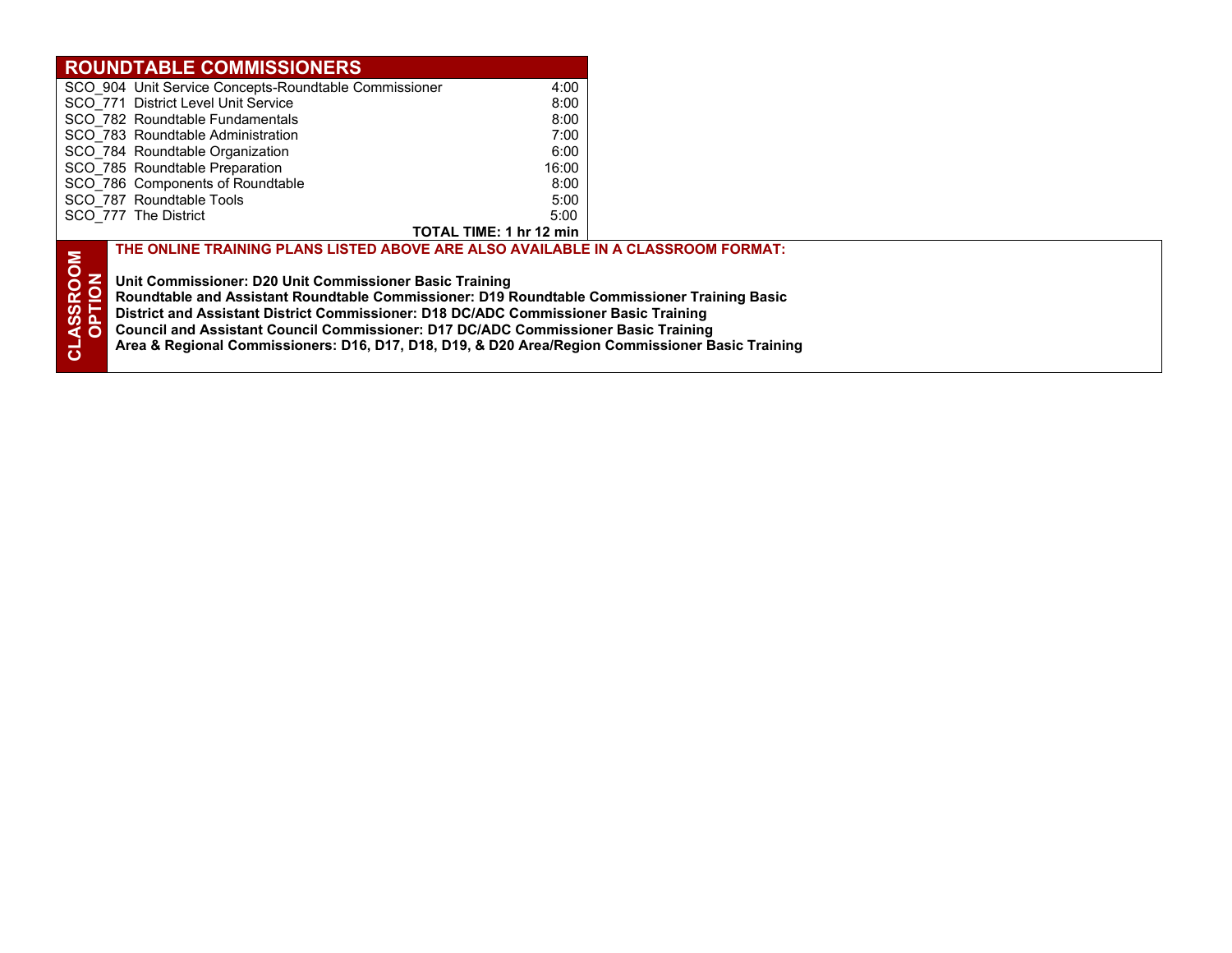

### **DISTRICT COMMITTEE POSITION TRAINED REQUIREMENTS**

| <b>COMMITTEE CHAIR (D61) &amp; VICE CHAIR (D62)</b> |                           | <b>MEMBERSHIP (D75)</b>                                     |
|-----------------------------------------------------|---------------------------|-------------------------------------------------------------|
| <b>ACCLIMATION</b>                                  |                           | <b>ACCLIMATION</b>                                          |
| SCO 1000 AIMS & METHODS                             | 11:00                     | SCO 1000 AIMS & METHODS<br>11:00                            |
| SCO 1002 BSA"ORGANIZATIONAL STRUCTURE DEVELOPMENT   | 9:00                      | SCO 1002 BSA"ORGANIZATIONAL STRUCTURE DEVELOPMENT<br>9:00   |
| SCO 1004 WHAT IS CUB SCOUTING                       | 12:00                     | SCO 1004 WHAT IS CUB SCOUTING<br>12:00                      |
| SCO 1109 WHAT IS SCOUTS BSA                         | 13:00                     | SCO 1109 WHAT IS SCOUTS BSA<br>13:00                        |
| SCO 1007 WHAT IS VENTURING                          | 9:50                      | 9:50<br>SCO 1007 WHAT IS VENTURING                          |
| SCO_1006 WHAT IS LEARNING FOR LIFE                  | 7:50                      | SCO 1006 WHAT IS LEARNING FOR LIFE<br>7:50                  |
| SCO 1005 WHAT IS EXPLORING                          | 11:00                     | SCO_1005 WHAT IS EXPLORING<br>11:00                         |
| SCO 607 WHAT IS SEA SCOUTS                          | 12:50                     | SCO 607 WHAT IS SEA SCOUTS<br>12:50                         |
|                                                     | TOTAL TIME: 1 HOUR 27 MIN | TOTAL TIME: 1 HOUR 27 MIN                                   |
| <b>BEFORE FIRST MEETING</b>                         |                           | <b>BEFORE FIRST MEETING</b>                                 |
| SCO 11012 DISTRICT COMMITTEE STRUCTURE              | 9:00                      | SCO 11012 DISTRICT COMMITTEE STRUCTURE<br>9:00              |
| SCO 11013 FOUR FUNCTIONS OF A DISTRICT V2           | 12:00                     | SCO 11013 FOUR FUNCTIONS OF A DISTRICT V2<br>12:00          |
| SCO 11016 DISTRICT MEETINGS - DIST. COM MEETING V2  | 19:00                     | SCO 11016 DISTRICT MEETINGS - DIST. COM MEETING V2<br>19:00 |
| SCO 11017 MEETINGS OF THE DISTRICT-KEY 3 VIDEO V2   | 9:00                      | SCO_11017 MEETINGS OF THE DISTRICT-KEY 3 VIDEO V2<br>9:00   |
| SCO 1500 DISTRICT KEY 3                             | 5:00                      | SCO 1007 MEMBERSHIP CYCLE<br>12:00                          |
|                                                     |                           | SCO 11083 RECRUITING EVENT TIME LINE/ROLES V2<br>10:00      |
|                                                     |                           | SCO 1076 CUSTOMIZING PROMO FLIERS FOR UNITS<br>11:00        |
|                                                     |                           | 9:30<br>SCO 1265 SCHOOL TALKS                               |
| <b>FIRST 30 DAYS</b>                                | <b>TOTAL TIME: 54 MIN</b> | TOTAL TIME: 1 HOUR 3 MIN<br><b>FIRST 30 DAYS</b>            |
| SCO 1501 PROGRAM CHAIR OVERVIEW                     | 3:00                      | SCO 11044 YOUTH APPLICATIONS V2<br>9:00                     |
| SCO 11056 WHAT IS COMMISSIONER SERVICE V2           | 8:00                      | SCO 11040 ADULT APPLICATIONS V2<br>12:00                    |
| SCO 11053 COMMISSIONER STRUCTURE V2                 | 13:00                     | SCO 1042 NEW UNIT APPLICATION<br>6:00                       |
| SCO 1502 DISTRICT RESOURCES                         | 9:00                      | SCO 11043 REGISTRATION FEES V2<br>8:00                      |
| SCO 1503 EXPECTATIONS AND ACCOUNTABILITY            | 5:00                      | SCO 1078 NEW UNIT DEVELOPMENT PROCESS<br>6:00               |
| SCO 11100 VOLUNTEER RECRUITMENT CALL V2             | 8:00                      | SCO 11080 NEW UNIT ORGANIZATION COMMITTEE V2<br>9:00        |
| SCO 1504 MY.SCOUTING TOOLS                          | 13:30                     | SCO 1502 DISTRICT RESOURCES<br>9:00                         |
|                                                     |                           | SCO 1503 EXPECTATIONS AND ACCOUNTABILITY<br>5:00            |
|                                                     |                           | 8:00<br>SCO 11100 VOLUNTEER RECRUITMENT CALL V2             |
|                                                     |                           | SCO 1504 MY.SCOUTING TOOLS<br>13:30                         |
|                                                     | <b>TOTAL TIME: 59 MIN</b> | TOTAL TIME: 1 HOUR 25 MIN                                   |
| <b>WITHIN 90 DAYS</b>                               |                           | <b>WITHIN 90 DAYS</b>                                       |
| SCO 1505 DISTRICT RELATIONSHIP TO COUNCIL           | 5:30                      | SCO 1266 COUNCIL MARKET ANALYSIS V2<br>16:00                |
| SCO 1264 MEMBERSHIP ETHICS                          | 14:30                     |                                                             |
| SCO 1506 DISTRICT EVALUATION AND JTE                | 5:30                      |                                                             |
| SCO 1507<br>RECRUITING DISTRICT PEOPLE              | 15:00                     |                                                             |
| SCO 1508<br><b>PLANNING FOR SUCCESS</b>             | 3:30                      |                                                             |
|                                                     | <b>TOTAL TIME: 44 MIN</b> | <b>TOTAL TIME: 16 MIN</b>                                   |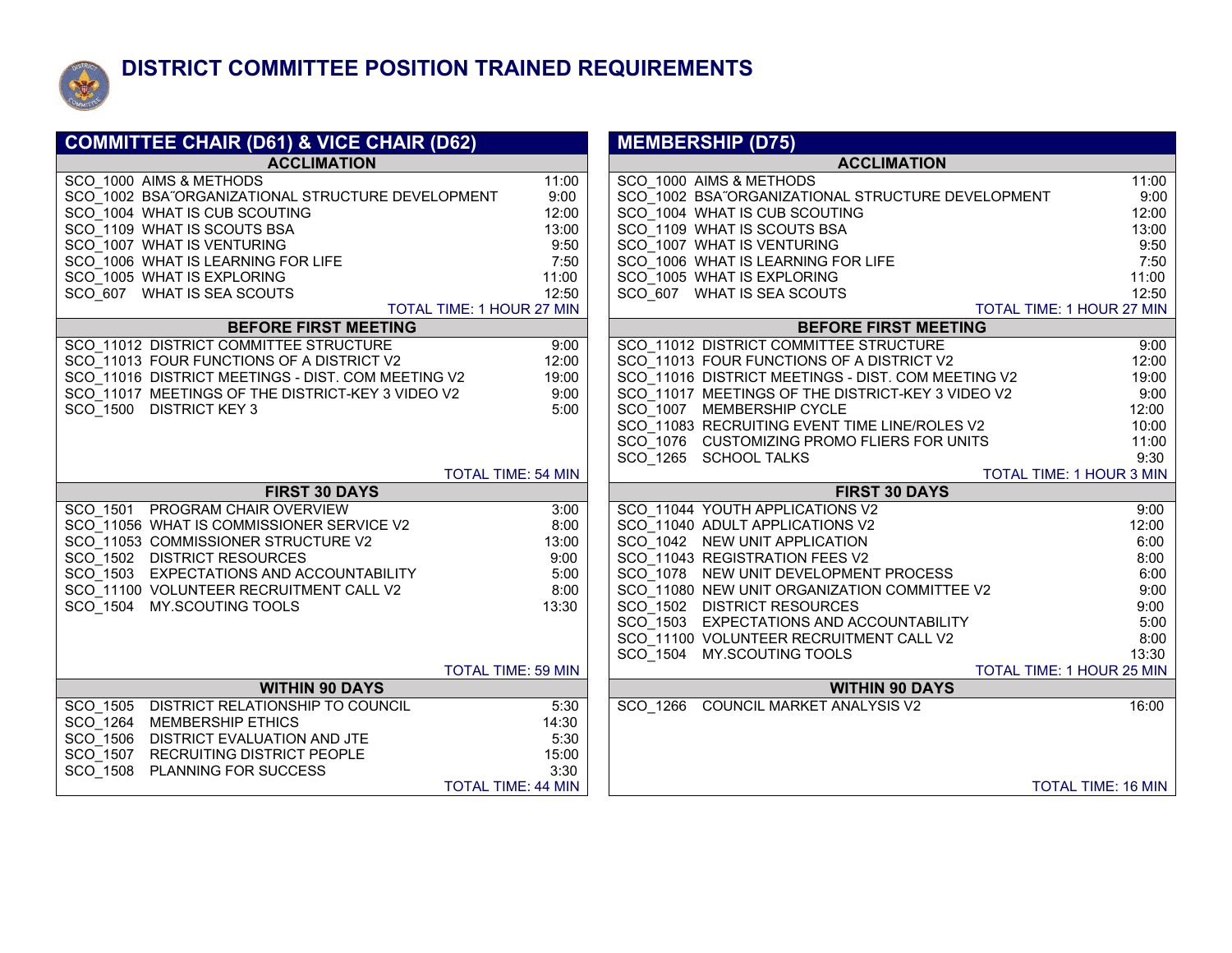| <b>FUND DEVELOPMENT (D75)</b>                          |       | <b>PROGRAM (D75)</b>                                   |                           |
|--------------------------------------------------------|-------|--------------------------------------------------------|---------------------------|
| <b>ACCLIMATION</b>                                     |       | <b>ACCLIMATION</b>                                     |                           |
| SCO 1000 AIMS & METHODS                                | 11:00 | SCO 1000 AIMS & METHODS                                | 11:00                     |
| SCO 1002 BSA"ORGANIZATIONAL STRUCTURE DEVELOPMENT      | 9:00  | SCO 1002 BSA"ORGANIZATIONAL STRUCTURE DEVELOPMENT      | 9:00                      |
| SCO 1004 WHAT IS CUB SCOUTING                          | 12:00 | SCO 1004 WHAT IS CUB SCOUTING                          | 12:00                     |
| SCO 1109 WHAT IS SCOUTS BSA                            | 13:00 | SCO 1109 WHAT IS SCOUTS BSA                            | 13:00                     |
| SCO 1007 WHAT IS VENTURING                             | 9:50  | SCO 1007 WHAT IS VENTURING                             | 9:50                      |
| SCO 1006 WHAT IS LEARNING FOR LIFE                     | 7:50  | SCO 1006 WHAT IS LEARNING FOR LIFE                     | 7:50                      |
| SCO 1005 WHAT IS EXPLORING                             | 11:00 | SCO 1005 WHAT IS EXPLORING                             | 11:00                     |
| SCO 607 WHAT IS SEA SCOUTS                             | 12:50 | SCO 607 WHAT IS SEA SCOUTS                             | 12:50                     |
| TOTAL TIME: 1 HOUR 27 MIN                              |       | TOTAL TIME: 1 HOUR 27 MIN                              |                           |
| <b>BEFORE FIRST MEETING</b>                            |       | <b>BEFORE FIRST MEETING</b>                            |                           |
| SCO 11012 DISTRICT COMMITTEE STRUCTURE                 | 9:00  | SCO 11012 DISTRICT COMMITTEE STRUCTURE                 | 9:00                      |
| SCO <sup>-</sup> 11013 FOUR FUNCTIONS OF A DISTRICT V2 | 12:00 | SCO <sup>-</sup> 11013 FOUR FUNCTIONS OF A DISTRICT V2 | 12:00                     |
| SCO 11016 DISTRICT MEETINGS - DIST. COM MEETING V2     | 19:00 | SCO 11016 DISTRICT MEETINGS - DIST. COM MEETING V2     | 19:00                     |
| SCO 11017 MEETINGS OF THE DISTRICT-KEY 3 VIDEO V2      | 9:00  | SCO 11017 MEETINGS OF THE DISTRICT-KEY 3 VIDEO V2      | 9:00                      |
| SCO 1067 FUNDRAISING CYCLE                             | 4:00  | SCO 1501 PROGRAM CHAIR OVERVIEW                        | 3:00                      |
| SCO 1068 MECHANICS OF A CAMPAIGN                       | 12:00 | SCO 1509 CAMPING AND OUTDOOR CHAIR                     | 3:30                      |
|                                                        |       | SCO 11105 ACTIVITIES AND CIVIC SERVICE V2              | 9:00                      |
|                                                        |       | SCO 11107 SCOUTING SAFELY V2                           | 13:00                     |
|                                                        |       | SCO 1510 TRAINING CHAIR                                | 11:00                     |
|                                                        |       | SCO 11106 ADVANCEMENT V2                               | 9:00                      |
| <b>TOTAL TIME: 1 HOUR 5 MIN</b>                        |       | TOTAL TIME: 1 HOUR 37 MIN                              |                           |
| <b>FIRST 30 DAYS</b>                                   |       | <b>FIRST 30 DAYS</b>                                   |                           |
| SCO 1502 DISTRICT RESOURCES                            | 9:00  | SCO 11056 WHAT IS COMMISSIONER SERVICE V2              | 8:00                      |
| SCO 1503 EXPECTATIONS AND ACCOUNTABILITY               | 5:00  | SCO 11053 COMMISSIONER STRUCTURE V2                    | 13:00                     |
| SCO 11100 VOLUNTEER RECRUITMENT CALL V2                | 8:00  | SCO 1502 DISTRICT RESOURCES                            | 9:00                      |
| SCO 1061 COMM CAMPAIGN BUILD AN IC5 HOST TEAM          | 7:00  | SCO 1503 EXPECTATIONS AND ACCOUNTABILITY               | 5:00                      |
| SCO 11060 COMM CAMPAIGN ASKING FOR FOS GIFT V2         | 9:00  | SCO 11100 VOLUNTEER RECRUITMENT CALL V2                | 8:00                      |
| SCO 1062 DISTRICT FUND DEV COMM GUIDEBOOK              | 12:00 | SCO 1504 MY.SCOUTING TOOLS                             | 13:30                     |
|                                                        |       | SCO 11059 COUNCIL BUDGET V2                            | 12:00                     |
|                                                        |       | SCO_11027 BACKDATING V2                                | 10:00                     |
| <b>TOTAL TIME: 50 MIN</b>                              |       | TOTAL TIME: 1 HOUR 8 MIN                               |                           |
| <b>WITHIN 90 DAYS</b>                                  |       | <b>WITHIN 90 DAYS</b>                                  |                           |
| SCO 1266 COUNCIL MARKET ANALYSIS V2                    | 16:00 | SCO 1506 DISTRICT EVALUATION AND JTE                   | 5:30                      |
| SCO 1064 FAMILY CAMPAIGN FAMILY FOS PRESEN.            | 12:00 | SCO 1507 RECRUITING DISTRICT PEOPLE                    | 15:00                     |
| SCO 1066 FAM CAMPAIGN HOW TO MAKE FOS ASK F            | 12:00 | SCO 1508 PLANNING FOR SUCCESS                          | 3:30                      |
| SCO 1063 FAM CAMP FAMILY FOS PRESENTER QUAL.           | 10:00 |                                                        |                           |
| SCO 11065 FAMILY CAMP FOLLOWUP FAMILY FOS V2           | 7:00  |                                                        |                           |
| <b>TOTAL TIME: 57 MIN</b>                              |       |                                                        | <b>TOTAL TIME: 24 MIN</b> |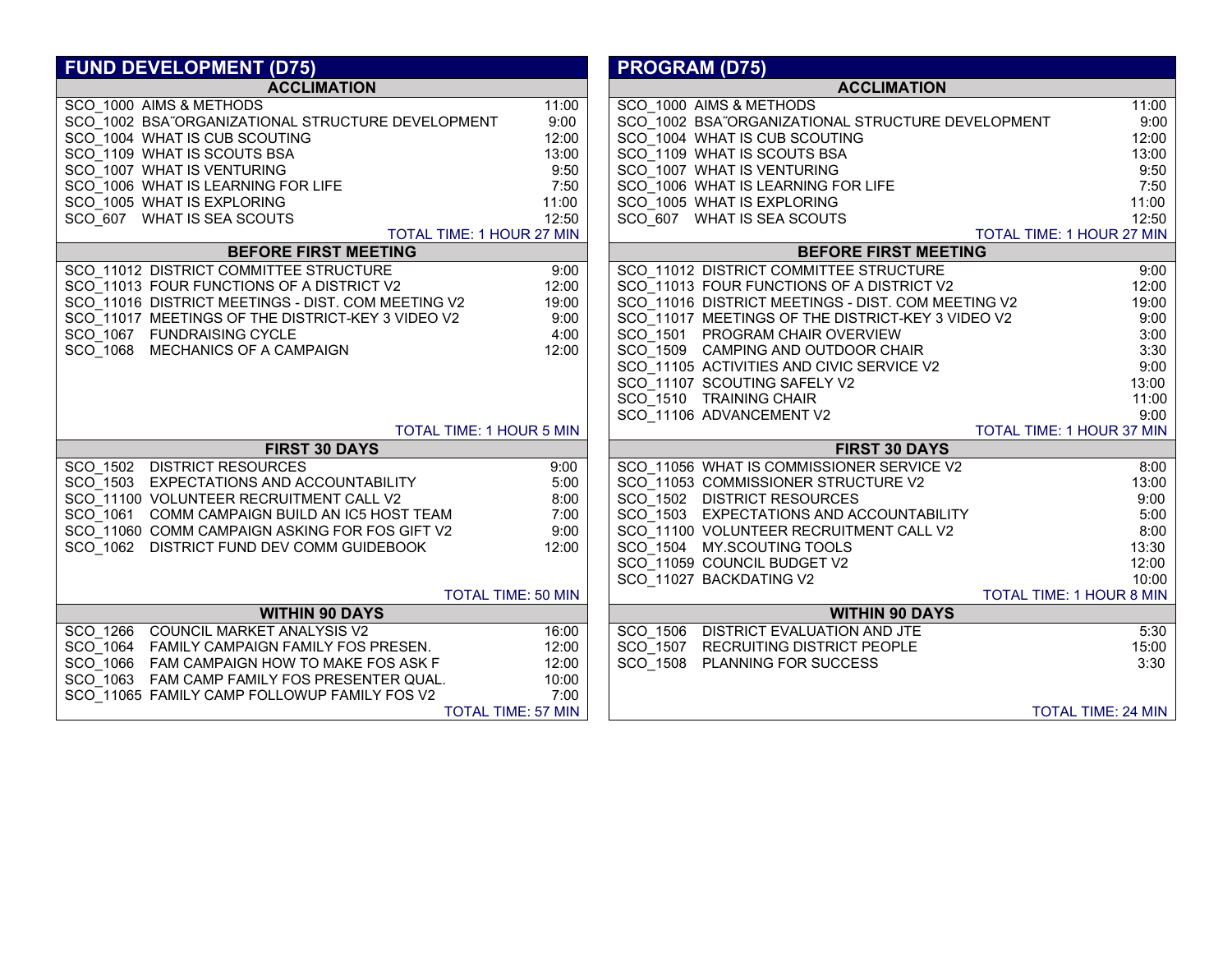| <b>CAMPING AND OUTDOOR (D75)</b>                   |                           | <b>ADVANCEMENT (D75)</b>                           |                           |  |
|----------------------------------------------------|---------------------------|----------------------------------------------------|---------------------------|--|
| <b>ACCLIMATION</b>                                 |                           | <b>ACCLIMATION</b>                                 |                           |  |
| SCO_1000 AIMS & METHODS                            | 11:00                     | SCO 1000 AIMS & METHODS                            | 11:00                     |  |
| SCO 1002 BSA"ORGANIZATIONAL STRUCTURE DEVELOPMENT  | 9:00                      | SCO 1002 BSA"ORGANIZATIONAL STRUCTURE DEVELOPMENT  | 9:00                      |  |
| SCO 1004 WHAT IS CUB SCOUTING                      | 12:00                     | SCO 1004 WHAT IS CUB SCOUTING                      | 12:00                     |  |
| SCO 1109 WHAT IS SCOUTS BSA                        | 13:00                     | SCO 1109 WHAT IS SCOUTS BSA                        | 13:00                     |  |
| SCO_1007 WHAT IS VENTURING                         | 9:50                      | SCO_1007 WHAT IS VENTURING                         | 9:50                      |  |
| SCO 1006 WHAT IS LEARNING FOR LIFE                 | 7:50                      | SCO 1006 WHAT IS LEARNING FOR LIFE                 | 7:50                      |  |
| SCO 1005 WHAT IS EXPLORING                         | 11:00                     | SCO 1005 WHAT IS EXPLORING                         | 11:00                     |  |
| SCO 607 WHAT IS SEA SCOUTS                         | 12:50                     | SCO 607 WHAT IS SEA SCOUTS                         | 12:50                     |  |
| TOTAL TIME: 1 HOUR 27 MIN                          |                           | <b>TOTAL TIME: 1 HOUR 27 MIN</b>                   |                           |  |
| <b>BEFORE FIRST MEETING</b>                        |                           | <b>BEFORE FIRST MEETING</b>                        |                           |  |
| SCO 11012 DISTRICT COMMITTEE STRUCTURE             | 9:00                      | SCO 11012 DISTRICT COMMITTEE STRUCTURE             | 9:00                      |  |
| SCO_11013 FOUR FUNCTIONS OF A DISTRICT V2          | 12:00                     | SCO_11013 FOUR FUNCTIONS OF A DISTRICT V2          | 12:00                     |  |
| SCO_11016 DISTRICT MEETINGS - DIST. COM MEETING V2 | 19:00                     | SCO_11016 DISTRICT MEETINGS - DIST. COM MEETING V2 | 19:00                     |  |
| SCO_11017 MEETINGS OF THE DISTRICT-KEY 3 VIDEO V2  | 9:00                      | SCO_11017 MEETINGS OF THE DISTRICT-KEY 3 VIDEO V2  | 9:00                      |  |
| SCO 1509 CAMPING AND OUTDOOR CHAIR                 | 3:30                      | SCO 11106 ADVANCEMENT V2                           | 9:00                      |  |
|                                                    | <b>TOTAL TIME: 52 MIN</b> |                                                    | <b>TOTAL TIME: 58 MIN</b> |  |
| <b>FIRST 30 DAYS</b>                               |                           | <b>FIRST 30 DAYS</b>                               |                           |  |
| SCO 11107 SCOUTING SAFELY V2                       | 13:00                     | SCO 1502 DISTRICT RESOURCES                        | 9:00                      |  |
| SCO 1502 DISTRICT RESOURCES                        | 9:00                      | SCO 1503 EXPECTATIONS AND ACCOUNTABILITY           | 5:00                      |  |
| SCO 1503 EXPECTATIONS AND ACCOUNTABILITY           | 5:00                      | SCO 11100 VOLUNTEER RECRUITMENT CALL V2            | 8:00                      |  |
| SCO 11100 VOLUNTEER RECRUITMENT CALL V2            | 8:00                      | SCO 11027 BACKDATING V2                            | 10:00                     |  |
|                                                    | TOTAL TIME: 35 MIN        |                                                    | <b>TOTAL TIME: 32 MIN</b> |  |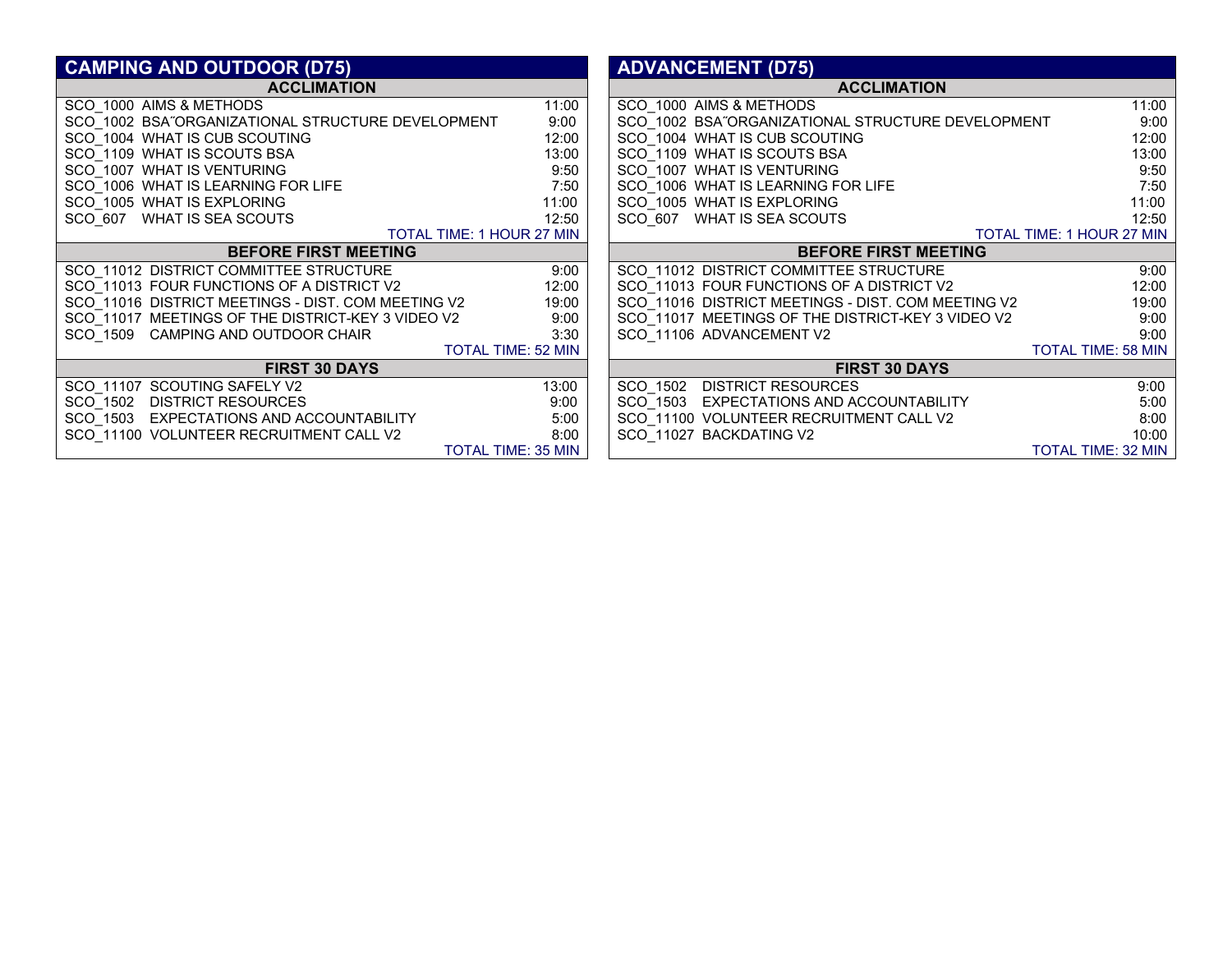| <b>ACTIVITIES AND CIVIC SERVICE (D75)</b>          |                           | <b>NOMINATING (D75)</b>                                     |
|----------------------------------------------------|---------------------------|-------------------------------------------------------------|
| <b>ACCLIMATION</b>                                 |                           | <b>ACCLIMATION</b>                                          |
| SCO_1000 AIMS & METHODS                            | 11:00                     | SCO_1000 AIMS & METHODS<br>11:00                            |
| SCO_1002 BSA"ORGANIZATIONAL STRUCTURE DEVELOPMENT  | 9:00                      | SCO_1002 BSA"ORGANIZATIONAL STRUCTURE DEVELOPMENT<br>9:00   |
| SCO_1004 WHAT IS CUB SCOUTING                      | 12:00                     | SCO_1004 WHAT IS CUB SCOUTING<br>12:00                      |
| SCO_1109 WHAT IS SCOUTS BSA                        | 13:00                     | SCO_1109 WHAT IS SCOUTS BSA<br>13:00                        |
| SCO_1007 WHAT IS VENTURING                         | 9:50                      | 9:50<br>SCO_1007 WHAT IS VENTURING                          |
| SCO_1006 WHAT IS LEARNING FOR LIFE                 | 7:50                      | SCO_1006 WHAT IS LEARNING FOR LIFE<br>7:50                  |
| SCO_1005 WHAT IS EXPLORING                         | 11:00                     | SCO_1005 WHAT IS EXPLORING<br>11:00                         |
| SCO_607 WHAT IS SEA SCOUTS                         | 12:50                     | SCO_607 WHAT IS SEA SCOUTS<br>12:50                         |
| <b>TOTAL TIME: 1 HOUR 27 MIN</b>                   |                           | TOTAL TIME: 1 HOUR 27 MIN                                   |
| <b>BEFORE FIRST MEETING</b>                        |                           | <b>BEFORE FIRST MEETING</b>                                 |
| SCO_11012 DISTRICT COMMITTEE STRUCTURE             | 9:00                      | SCO_11012 DISTRICT COMMITTEE STRUCTURE<br>9:00              |
| SCO_11013 FOUR FUNCTIONS OF A DISTRICT V2          | 12:00                     | SCO_11013 FOUR FUNCTIONS OF A DISTRICT V2<br>12:00          |
| SCO_11016 DISTRICT MEETINGS - DIST. COM MEETING V2 | 19:00                     | SCO_11016 DISTRICT MEETINGS - DIST. COM MEETING V2<br>19:00 |
| SCO_11017 MEETINGS OF THE DISTRICT-KEY 3 VIDEO V2  | 9:00                      | SCO_11056 WHAT IS COMMISSIONER SERVICE V2<br>8:00           |
| SCO_11105 ACTIVITIES AND CIVIC SERVICE V2          | 9:00                      | SCO_11053 COMMISSIONER STRUCTURE V2<br>13:00                |
| SCO_11107 SCOUTING SAFELY V2                       | 13:00                     | SCO 1502 DISTRICT RESOURCES<br>9:00                         |
| 3:30                                               |                           | 5:00<br>SCO 1503 EXPECTATIONS AND ACCOUNTABILITY            |
| <b>TOTAL TIME: 1 HOUR 11 MIN</b>                   |                           | <b>TOTAL TIME: 1 HOUR 11 MIN</b>                            |
| <b>FIRST 30 DAYS</b>                               |                           | <b>FIRST 30 DAYS</b>                                        |
| SCO 1502 DISTRICT RESOURCES                        | 9:00                      | SCO 1502 DISTRICT RESOURCES<br>9:00                         |
| SCO_1503 EXPECTATIONS AND ACCOUNTABILITY           | 5:00                      | SCO_1503 EXPECTATIONS AND ACCOUNTABILITY<br>5:00            |
| SCO_11100 VOLUNTEER RECRUITMENT CALL V2            | 8:00                      | SCO 11100 VOLUNTEER RECRUITMENT CALL V2<br>8:00             |
| SCO_11059 COUNCIL BUDGET V2                        | 12:00                     | SCO 1018 PROFILE FOR A DISTRICT CHAIR<br>10:00              |
| SCO 11027 BACKDATING V2                            | 10:00                     |                                                             |
| SCO_11108 BSA INSURANCE COVERAGE V2                | 11:50                     |                                                             |
|                                                    | <b>TOTAL TIME: 52 MIN</b> | <b>TOTAL TIME: 18 MIN</b>                                   |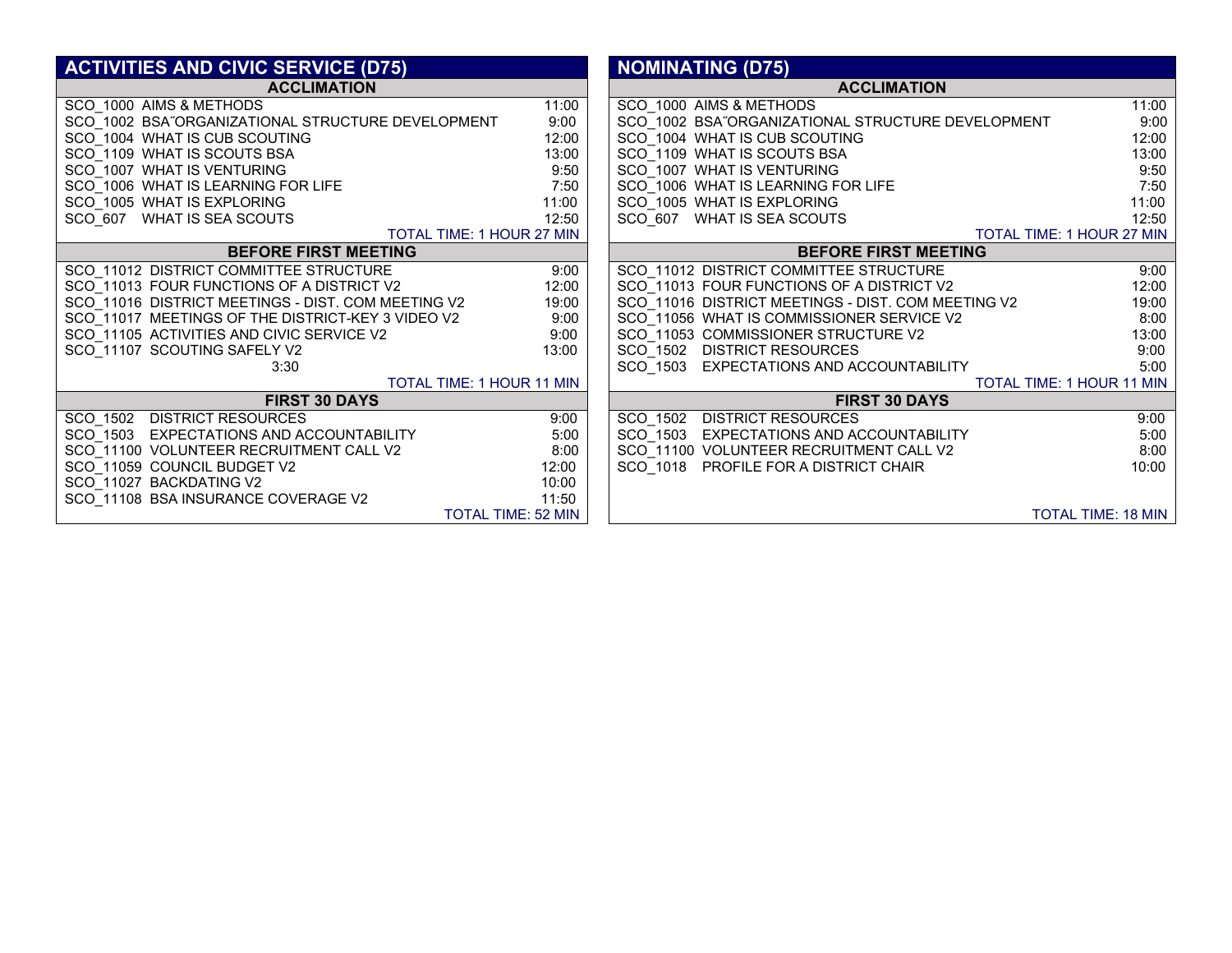| <b>TRAINING (D75)</b>                              |       | <b>MEMBER AT LARGE (D75)</b>                       |                           |
|----------------------------------------------------|-------|----------------------------------------------------|---------------------------|
| <b>ACCLIMATION</b>                                 |       | <b>ACCLIMATION</b>                                 |                           |
| SCO 1000 AIMS & METHODS                            | 11:00 | SCO 1000 AIMS & METHODS                            | 11:00                     |
| SCO 1002 BSA"ORGANIZATIONAL STRUCTURE DEVELOPMENT  | 9:00  | SCO 1002 BSA"ORGANIZATIONAL STRUCTURE DEVELOPMENT  | 9:00                      |
| SCO 1004 WHAT IS CUB SCOUTING                      | 12:00 | SCO 1004 WHAT IS CUB SCOUTING                      | 12:00                     |
| SCO 1109 WHAT IS SCOUTS BSA                        | 13:00 | SCO 1109 WHAT IS SCOUTS BSA                        | 13:00                     |
| SCO_1007 WHAT IS VENTURING                         | 9:50  | SCO 1007 WHAT IS VENTURING                         | 9:50                      |
| SCO_1006 WHAT IS LEARNING FOR LIFE                 | 7:50  | SCO_1006 WHAT IS LEARNING FOR LIFE                 | 7:50                      |
| SCO 1005 WHAT IS EXPLORING                         | 11:00 | SCO 1005 WHAT IS EXPLORING                         | 11:00                     |
| SCO 607 WHAT IS SEA SCOUTS                         | 12:50 | SCO 607 WHAT IS SEA SCOUTS                         | 12:50                     |
| TOTAL TIME: 1 HOUR 27 MIN                          |       |                                                    | TOTAL TIME: 1 HOUR 27 MIN |
| <b>BEFORE FIRST MEETING</b>                        |       | <b>BEFORE FIRST MEETING</b>                        |                           |
| SCO 11012 DISTRICT COMMITTEE STRUCTURE             | 9:00  | SCO 11012 DISTRICT COMMITTEE STRUCTURE             | 9:00                      |
| SCO_11013 FOUR FUNCTIONS OF A DISTRICT V2          | 12:00 | SCO_11013 FOUR FUNCTIONS OF A DISTRICT V2          | 12:00                     |
| SCO 11016 DISTRICT MEETINGS - DIST. COM MEETING V2 | 19:00 | SCO 11016 DISTRICT MEETINGS - DIST. COM MEETING V2 | 19:00                     |
| SCO_11017 MEETINGS OF THE DISTRICT-KEY 3 VIDEO V2  | 9:00  | SCO_11017 MEETINGS OF THE DISTRICT-KEY 3 VIDEO V2  | 9:00                      |
| SCO 11105 ACTIVITIES AND CIVIC SERVICE V2          | 9:00  |                                                    |                           |
| SCO 1510 TRAINING CHAIR                            | 11:00 |                                                    |                           |
| TOTAL TIME: 1 HOUR 9 MIN                           |       |                                                    | <b>TOTAL TIME: 49 MIN</b> |
| <b>FIRST 30 DAYS</b>                               |       | <b>FIRST 30 DAYS</b>                               |                           |
| SCO 1502 DISTRICT RESOURCES                        | 9:00  | SCO 1509 CAMPING AND OUTDOOR CHAIR                 | 3:30                      |
| SCO 1503 EXPECTATIONS AND ACCOUNTABILITY           | 5:00  | SCO 11105 ACTIVITIES AND CIVIC SERVICE V2          | 9:00                      |
| SCO 11100 VOLUNTEER RECRUITMENT CALL V2            | 8:00  | SCO 11107 SCOUTING SAFELY V2                       | 13:00                     |
| SCO 11027 BACKDATING V2                            | 10:00 | SCO 1510 TRAINING CHAIR                            | 11:00                     |
| SCO 1504 MY.SCOUTING TOOLS                         | 13:30 | SCO 11106 ADVANCEMENT V2                           | 9:00                      |
|                                                    |       | SCO 1502 DISTRICT RESOURCES                        | 9:00                      |
|                                                    |       | SCO 1504 MY.SCOUTING TOOLS                         | 13:30                     |
| TOTAL TIME: 37 MIN                                 |       |                                                    | TOTAL TIME: 1 HOUR 8 MIN  |
|                                                    |       | <b>POSITION TRAINED</b>                            |                           |
|                                                    |       | SCO 1503 EXPECTATIONS AND ACCOUNTABILITY           | 5:00                      |
|                                                    |       | SCO 11059 COUNCIL BUDGET V2                        | 12:00                     |
|                                                    |       | SCO 11108 BSA INSURANCE COVERAGE V2                | 11:50                     |
|                                                    |       | SCO 1505 DISTRICT RELATIONSHIP TO COUNCIL          | 5:30                      |
|                                                    |       | SCO 1264 MEMBERSHIP ETHICS                         | 14:30                     |
|                                                    |       | SCO 1508 PLANNING FOR SUCCESS                      | 3:30                      |

SCO\_1508 PLANNING FOR SUCCESS

TOTAL TIME: 52 MIN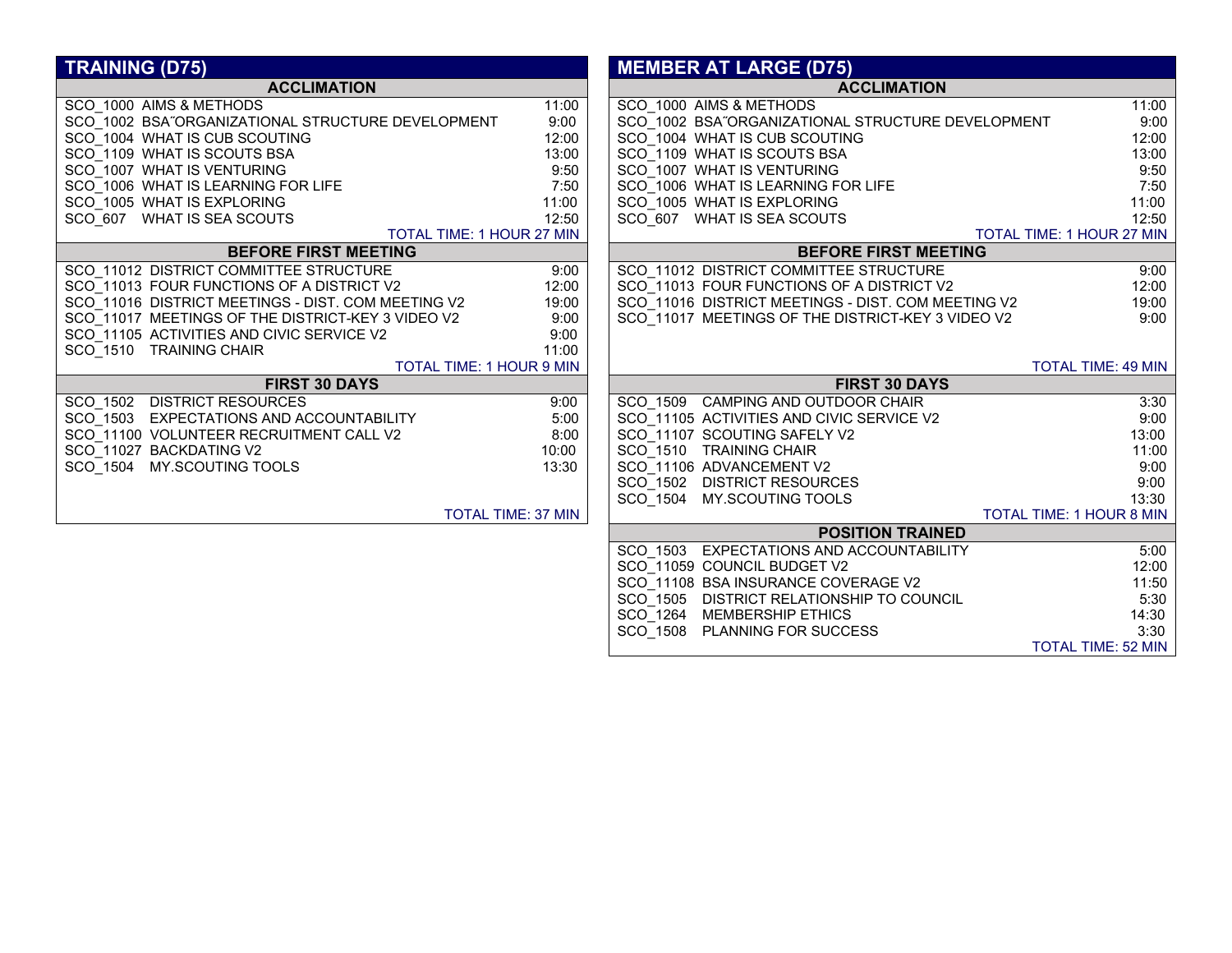

## **COUNCIL EXECUTIVE BOARD POSITION TRAINED REQUIREMENTS**

| <b>ACCLIMATION (NOT REQUIRED FOR POSITION</b><br><b>TRAINED)</b>                                                                                                                                                                                                                                                                                                                                                                                                                                                                                                                                           | <b>COUNCIL PRESIDENT/VICE PRESIDENT (H109)</b>                                                                                                                                                                                                                                                                                                                                                                                                                                                                                                                                                                                                                                                                                                                                                                                                                                             |
|------------------------------------------------------------------------------------------------------------------------------------------------------------------------------------------------------------------------------------------------------------------------------------------------------------------------------------------------------------------------------------------------------------------------------------------------------------------------------------------------------------------------------------------------------------------------------------------------------------|--------------------------------------------------------------------------------------------------------------------------------------------------------------------------------------------------------------------------------------------------------------------------------------------------------------------------------------------------------------------------------------------------------------------------------------------------------------------------------------------------------------------------------------------------------------------------------------------------------------------------------------------------------------------------------------------------------------------------------------------------------------------------------------------------------------------------------------------------------------------------------------------|
| <b>ACCLIMATION</b>                                                                                                                                                                                                                                                                                                                                                                                                                                                                                                                                                                                         | <b>POSITION TRAINED</b>                                                                                                                                                                                                                                                                                                                                                                                                                                                                                                                                                                                                                                                                                                                                                                                                                                                                    |
| SCO 1004 WHAT IS CUB SCOUTING<br>SCO 1109 WHAT IS SCOUTS BSA<br>SCO 1007 WHAT IS VENTURING<br>SCO_1006 WHAT IS LEARNING FOR LIFE<br>SCO 1005 WHAT IS EXPLORING<br>11:00<br><b>TOTAL TIME: 57 MIN</b>                                                                                                                                                                                                                                                                                                                                                                                                       | SCO 1000<br>AIMS AND METHODS<br>11:00<br>12:00<br>SCO 1002<br>9:00<br>16:00<br><b>BSA ORGANIZATIONAL STRUCTURE DEVELOPMENT</b><br>SCO 1264<br>14:30<br>10:00<br><b>MEMBERSHIP ETHICS</b><br>SCO 16001<br>8:00<br>8:00<br>SPECIFIC DUTIES OF THE BOARD<br>SCO 16002 COUNCIL FUNCTIONS<br>5:00<br>SCO_16003 LOCAL COUNCIL RELATIONSHIP TO NATIONAL COUNCIL<br>18:00<br>SCO 16004 MORE ABOUT THE LOCAL COUNCIL<br>5:00<br>SCO 16005 BOARD GOVERNANCE OBEDIENCE, CARE, AND LOYALTY<br>7:00<br>SCO 16006 RESPONSIBILITIES OF THE COUNCIL OFFICERS<br>13:00<br>SCO 16007 STRATEGIC PLANNING<br>15:00<br>SCO 16008 THE LOCAL COUNCIL FUNDING PROGRAM<br>17:00<br>SCO 16009 UNDERSTANDING THE COUNCIL FINANCIAL STATEMENTS<br>7:00<br>SCO 16010 PRESIDENT GUIDELINES IN LEADING OTHERS<br>7:00<br>SCO 16011 PRESIDENT GUIDELINES IN LEADING THE ORGANIZATION<br>5:00<br>TOTAL TIME: 2 HOURS 23 MIN |
| <b>COUNCIL TREASURER/BOARD MEMBER (H91)</b>                                                                                                                                                                                                                                                                                                                                                                                                                                                                                                                                                                |                                                                                                                                                                                                                                                                                                                                                                                                                                                                                                                                                                                                                                                                                                                                                                                                                                                                                            |
| <b>ACCLIMATION</b>                                                                                                                                                                                                                                                                                                                                                                                                                                                                                                                                                                                         |                                                                                                                                                                                                                                                                                                                                                                                                                                                                                                                                                                                                                                                                                                                                                                                                                                                                                            |
| AIMS AND METHODS<br>SCO 1000<br>SCO 1002<br>BSA ORGANIZATIONAL STRUCTURE DEVELOPMENT<br>SCO 1264<br><b>MEMBERSHIP ETHICS</b><br>SCO 16001 SPECIFIC DUTIES OF THE BOARD<br>SCO 16002 COUNCIL FUNCTIONS<br>SCO 16003 LOCAL COUNCIL RELATIONSHIP TO NAT COUNCIL<br>18:00<br>SCO 16004 MORE ABOUT THE LOCAL COUNCIL<br>SCO 16005 BOARD GOVERNANCE OBEDIENCE, CARE, & LOYALTY<br>SCO 16006 RESPONSIBILITIES OF THE COUNCIL OFFICERS<br>SCO 16007 STRATEGIC PLANNING<br>SCO 16008 THE LOCAL COUNCIL FUNDING PROGRAM<br>17:00<br>SCO 16009 UNDERSTANDING THE COUNCIL FINANCIAL STMTS<br>TOTAL TIME: 1 HOUR 59 MIN | 11:00<br>9:00<br>14:30<br>8:00<br>5:00<br>5:00<br>7:00<br>13:00<br>15:00<br>7:00                                                                                                                                                                                                                                                                                                                                                                                                                                                                                                                                                                                                                                                                                                                                                                                                           |

**Please note that D71 Code is no longer available.**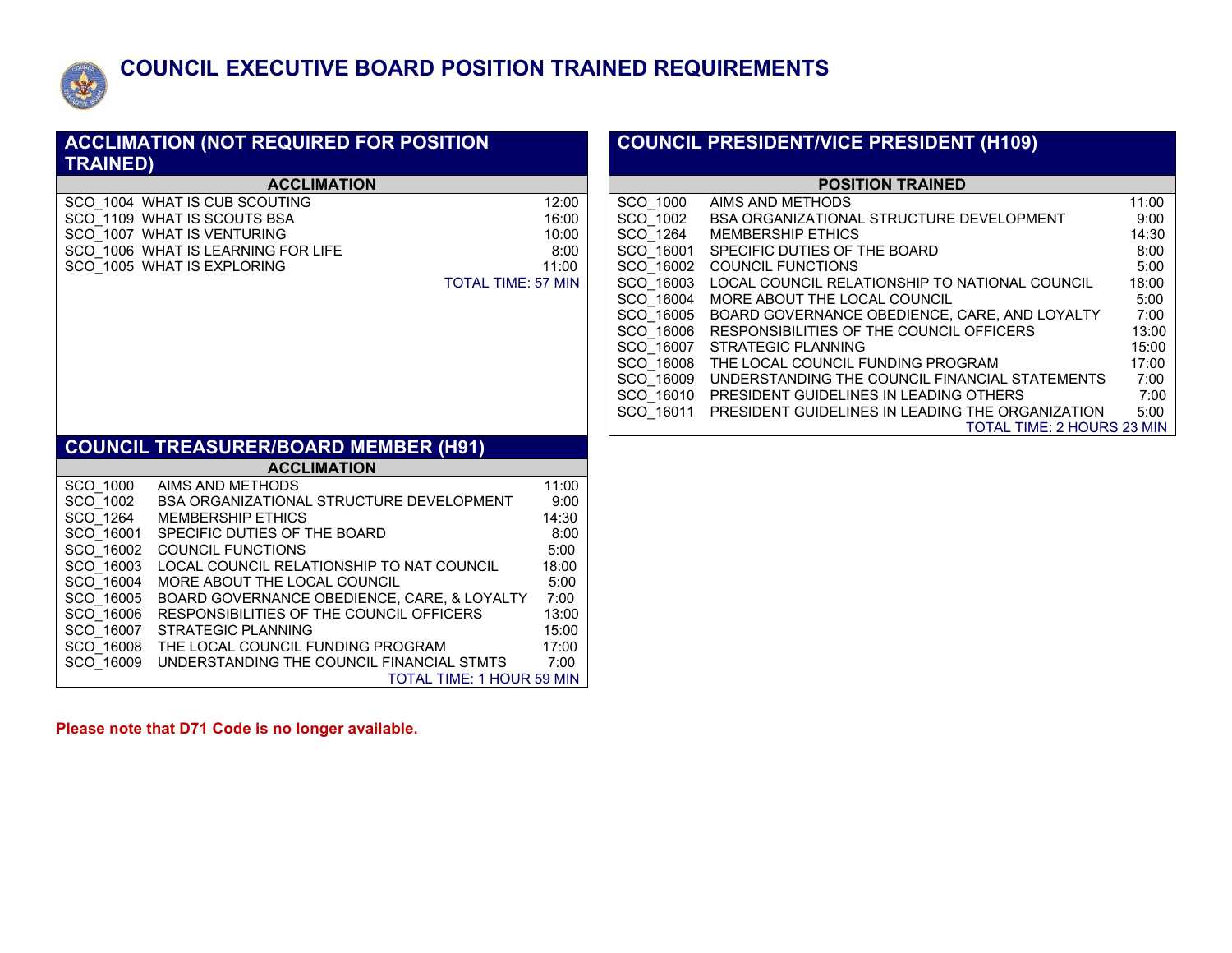

# **CHARTERED ORGANIZATION REPRESENTATIVE POSITION TRAINED REQUIREMENTS**

**CLASSROOM** 

| <b>CHARTERED ORGINATION REPRESENTATIVE</b> |                           |  |  |
|--------------------------------------------|---------------------------|--|--|
| <b>POSITION TRAINED</b>                    |                           |  |  |
| SCO 267 WHAT IS A CHARTER                  | 15:00                     |  |  |
| SCO 268 SCOUTING UNITS                     | 9:50                      |  |  |
| SCO 269 THE COR POSITION                   | 12:00                     |  |  |
| SCO 270 BSA STANDARDS AND VOLUNTEERS       | 11:00                     |  |  |
|                                            | <b>TOTAL TIME: 48 MIN</b> |  |  |

**THE ONLINE TRAINING PLAN LISTED ABOVE IS ALSO AVAILABLE IN A CLASSROOM FORMAT:**

**OPTION Chartered Organization Representative: D72 Training the Chartered Organization Representative**



# **NEW MEMBER COORDINATOR POSITION TRAINED REQUIREMENTS**

| NEW MEMBER COORDINATOR                       |       |  |  |  |
|----------------------------------------------|-------|--|--|--|
| <b>POSITION TRAINED</b>                      |       |  |  |  |
| SCO 535 NEW MEMBER COORDINATOR WELCOME CLASS | 13:00 |  |  |  |
| SCO 536 ELEMENTS OF THE JOB                  | 43:00 |  |  |  |
| <b>TOTAL TIME: 43 MIN</b>                    |       |  |  |  |



# **CHAPLAIN POSITION TRAINED REQUIREMENTS**

| <b>CHAPLAIN</b>                             |                           |  |  |
|---------------------------------------------|---------------------------|--|--|
| <b>POSITION TRAINED</b>                     |                           |  |  |
| SCO 1200 CHAPLAIN ROLES AND RESPONSIBILTIES | 30:00                     |  |  |
| SCO 1201 RELIGIOUS EMBLEMS AND AWARDS       | 20:00                     |  |  |
| SCO 1202 INTERFAITH CONSIDERATIONS          | 12:00                     |  |  |
|                                             | <b>TOTAL TIME: 62 MIN</b> |  |  |